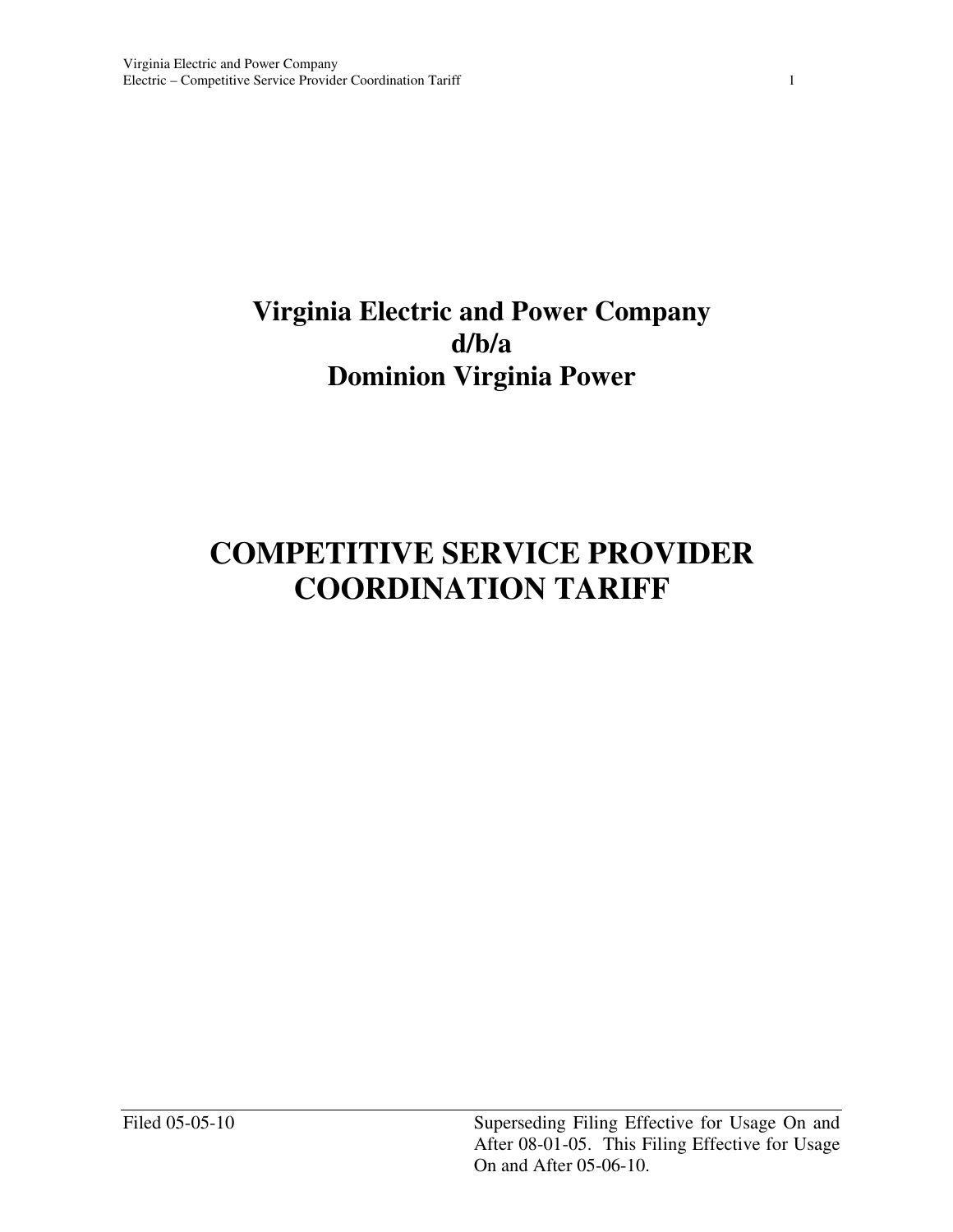# **Table of Contents**

| 1.0 |                                                                           |  |
|-----|---------------------------------------------------------------------------|--|
| 1.1 |                                                                           |  |
| 1.2 |                                                                           |  |
| 2.0 |                                                                           |  |
| 3.0 |                                                                           |  |
| 3.1 |                                                                           |  |
| 3.2 |                                                                           |  |
| 3.3 |                                                                           |  |
| 3.4 |                                                                           |  |
| 3.5 |                                                                           |  |
| 3.6 |                                                                           |  |
| 3.7 |                                                                           |  |
| 3.8 |                                                                           |  |
| 3.9 |                                                                           |  |
| 4.0 |                                                                           |  |
| 4.1 |                                                                           |  |
| 5.0 |                                                                           |  |
| 5.1 |                                                                           |  |
| 5.2 |                                                                           |  |
| 5.3 |                                                                           |  |
| 6.0 | <b>COMMENCEMENT &amp; TERMINATION OF CSP COORDINATION SERVICES 12</b>     |  |
| 6.1 |                                                                           |  |
| 6.2 |                                                                           |  |
| 6.3 |                                                                           |  |
| 6.4 |                                                                           |  |
| 6.5 |                                                                           |  |
| 6.6 |                                                                           |  |
| 6.7 |                                                                           |  |
| 6.8 |                                                                           |  |
| 7.0 |                                                                           |  |
| 7.1 |                                                                           |  |
| 7.2 |                                                                           |  |
|     |                                                                           |  |
| 7.4 |                                                                           |  |
| 7.5 |                                                                           |  |
| 7.6 |                                                                           |  |
| 7.7 |                                                                           |  |
| 7.8 | Creditworthiness Requirements for CSP that is a Transmission Customer  16 |  |
| 8.0 |                                                                           |  |
| 8.1 |                                                                           |  |
| 8.2 |                                                                           |  |
| 8.3 |                                                                           |  |
| 8.4 |                                                                           |  |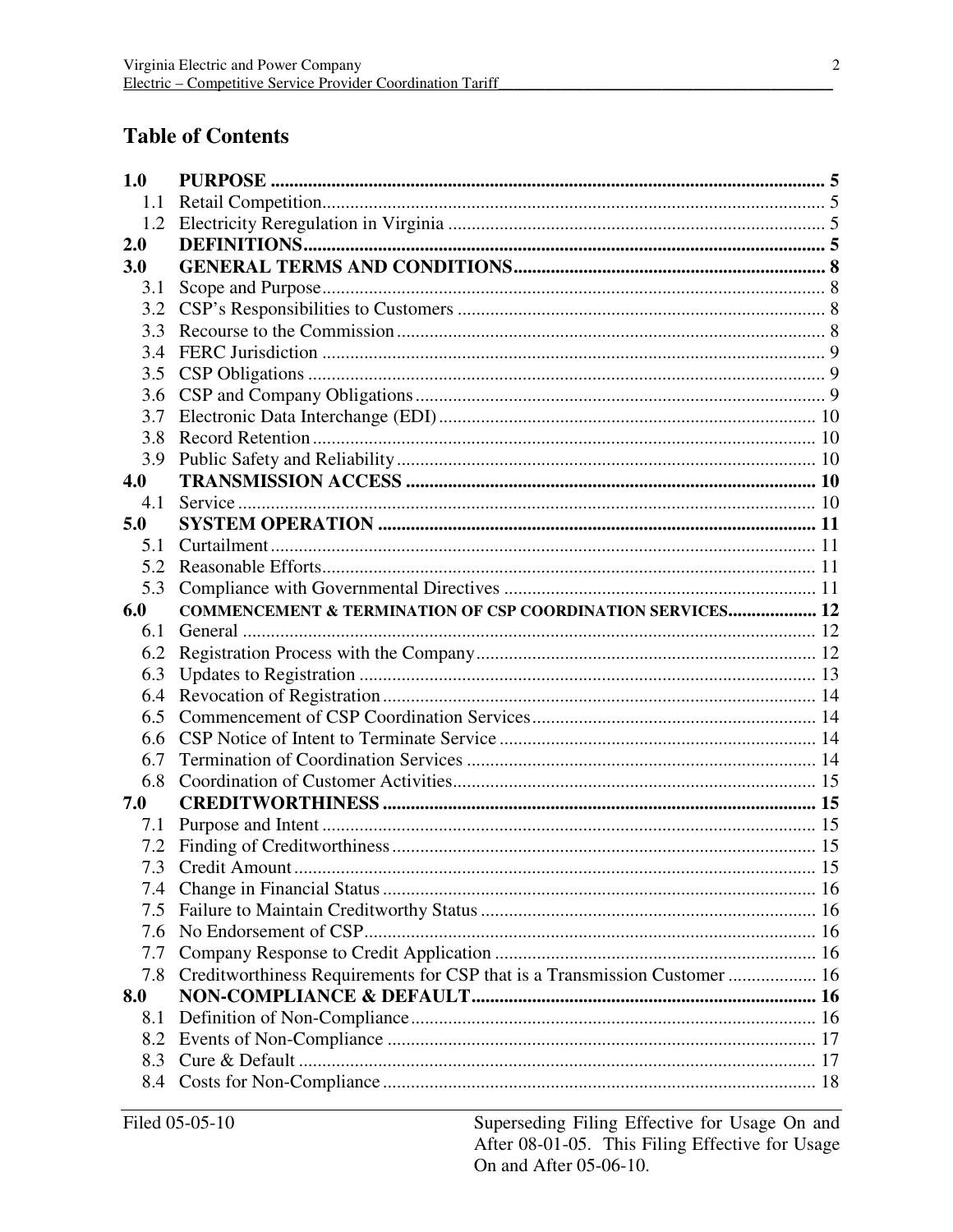| 9.0         |                                                                        |  |
|-------------|------------------------------------------------------------------------|--|
| 9.1         |                                                                        |  |
| 9.2         |                                                                        |  |
| 9.3         |                                                                        |  |
| 9.4         |                                                                        |  |
| <b>10.0</b> |                                                                        |  |
| 10.1        |                                                                        |  |
| 10.2        | Notice of Enrollment to Customers & Customer Rescission Opportunity 20 |  |
| 10.3        |                                                                        |  |
| 10.4        |                                                                        |  |
| 10.5        |                                                                        |  |
| <b>11.0</b> | LOAD PROFILING, LOAD FORECASTING & TRANSMISSION SETTLEMENT  21         |  |
| 11.1        |                                                                        |  |
| 11.2        |                                                                        |  |
| 11.3        |                                                                        |  |
| 11.4        |                                                                        |  |
| 12.0        |                                                                        |  |
| 13.0        |                                                                        |  |
| 13.1        |                                                                        |  |
| 13.2        |                                                                        |  |
| 13.3        |                                                                        |  |
| 13.4        |                                                                        |  |
| 13.5        |                                                                        |  |
| 14.0        |                                                                        |  |
| 14.1        |                                                                        |  |
| 14.2        |                                                                        |  |
| 15.0        |                                                                        |  |
| 16.0        |                                                                        |  |
| 17.0        |                                                                        |  |
| 17.1        |                                                                        |  |
| 17.2        |                                                                        |  |
| 17.3        |                                                                        |  |
| 18.0        |                                                                        |  |
| 18.1        |                                                                        |  |
| 18.2        |                                                                        |  |
| <b>19.0</b> |                                                                        |  |
| 19.1        |                                                                        |  |
| 19.2        |                                                                        |  |
| 20.0        |                                                                        |  |
| 20.1        |                                                                        |  |
| 20.2        |                                                                        |  |
| 21.0        |                                                                        |  |
| 21.1        |                                                                        |  |
| 21.2        |                                                                        |  |
| 21.3        |                                                                        |  |
|             |                                                                        |  |

Superseding Filing Effective for Usage On and After 08-01-05. This Filing Effective for Usage On and After 05-06-10.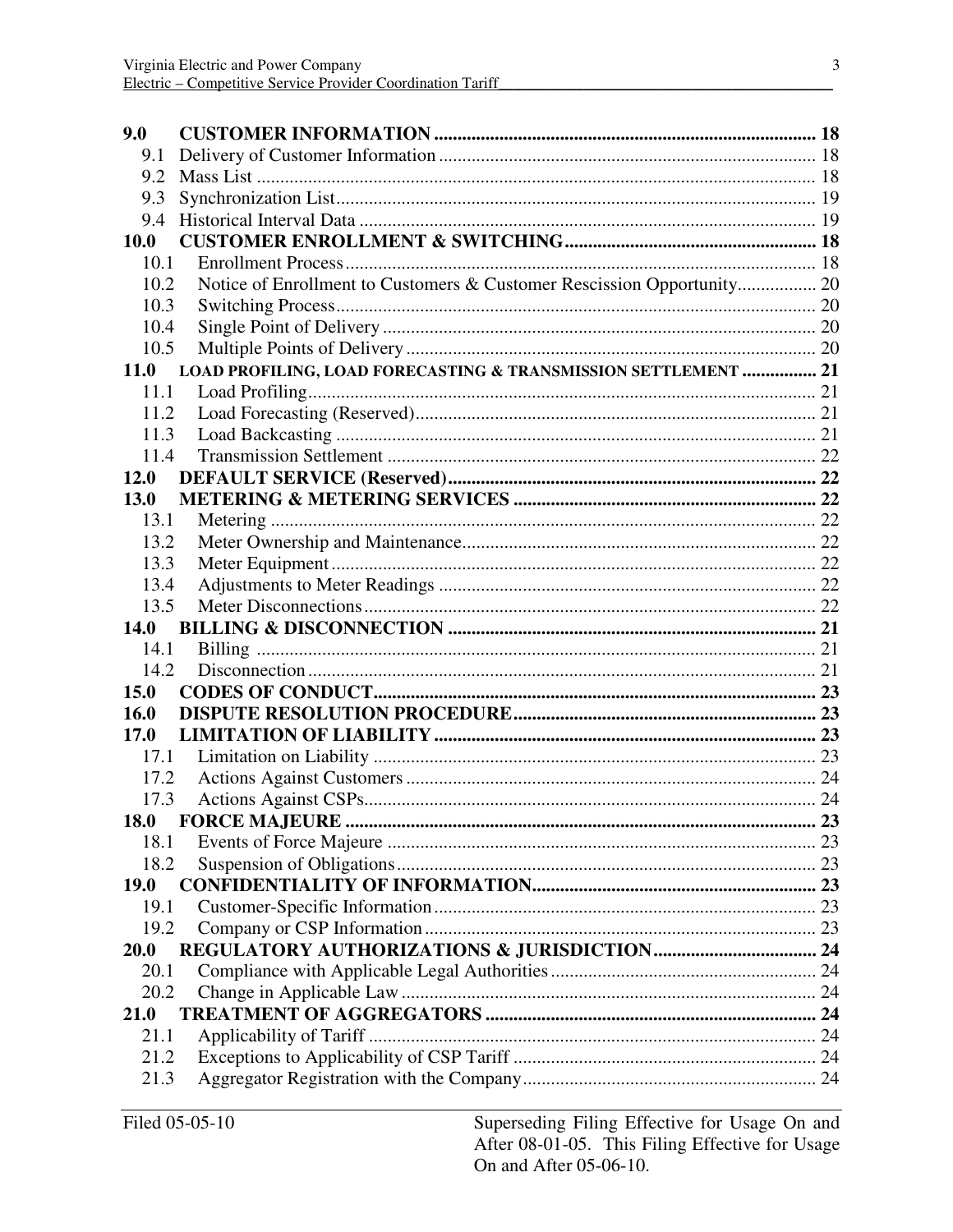### **ATTACHMENTS**

| Attachment A – Competitive Service Provider Agreement |
|-------------------------------------------------------|
| Attachment B – Trading Partner Agreement              |
| Attachment C – Dispute Resolution Procedure           |

Attachment D - Aggregator Agreement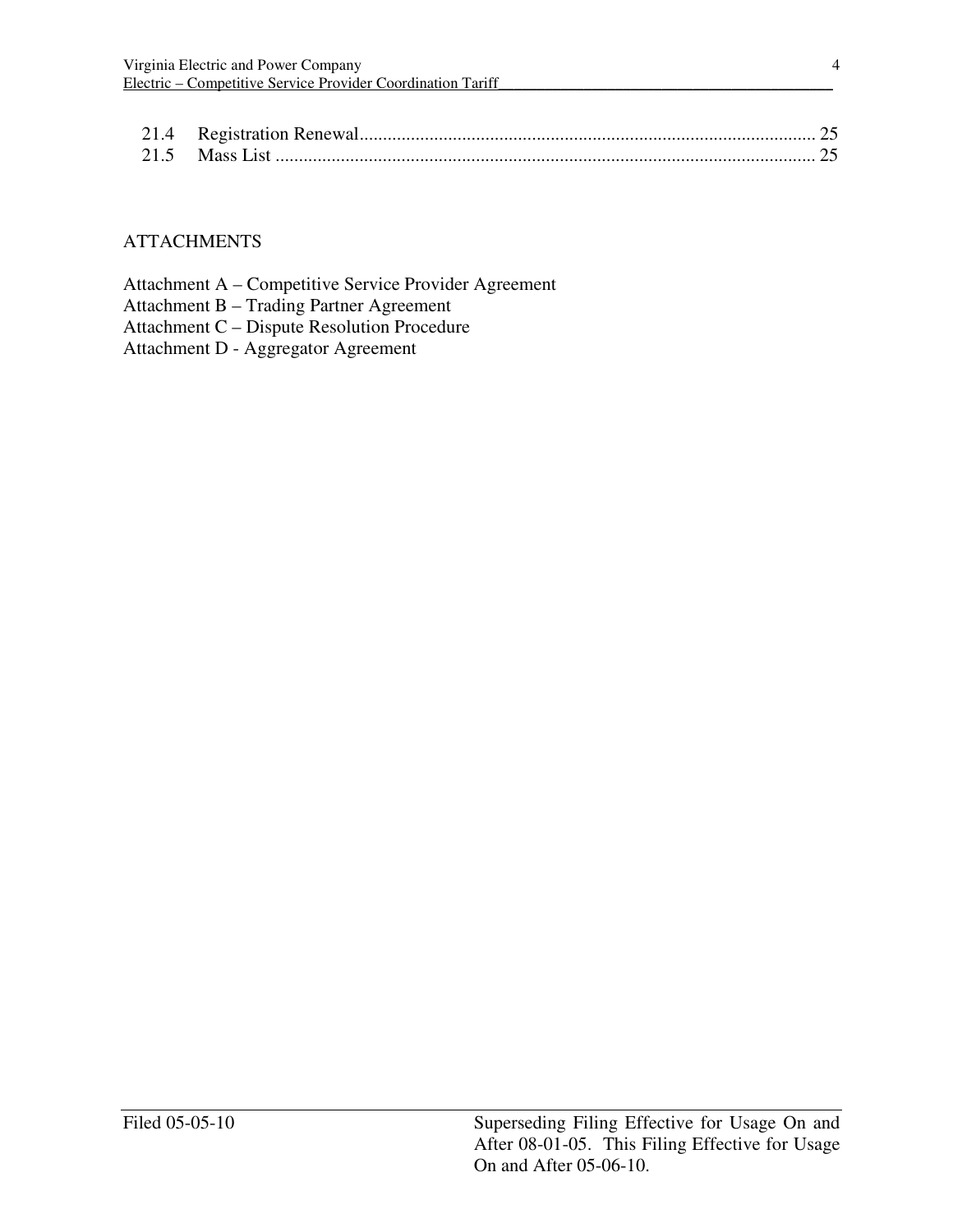# **1.0 PURPOSE**

#### **1.1 Retail Competition**

 Pursuant to, and in accordance with, § 56-577 A of the Virginia Electric Utility Regulation Act, Virginia Code §§ 56-576 *et seq.* (the "Act"), Retail Customers of electric energy within the Commonwealth are permitted to purchase energy from certain suppliers of electric energy licensed to sell retail electric energy within the Commonwealth.

#### **1.2 Electricity Reregulation in Virginia**

 Pursuant to § 56-577 A of the Virginia Electric Utility Regulation Act, the following are permitted to purchase electric energy from a licensed Competitive Service Provider of electric energy: (i) electricity customers whose demand during the most recent calendar year exceeded five megawatts but did not exceed one percent of the Company's peak load during the most recent calendar year (unless such customer had non-coincident peak demand in excess of 90 megawatts in calendar year 2006 or any year thereafter); and (ii) two or more individual nonresidential retail customers that aggregate demand to exceed five megawatts to become qualified to purchase electric energy from a Competitive Service Provider and that petition and receive from the Virginia State Corporation Commission approval to combine or aggregate their demands. In addition, individual retail customers regardless of customer class may purchase Electricity Supply Service provided 100 percent from renewable energy from a Competitive Service Provider if the Company does not offer an approved tariff for electric energy provided 100 percent from renewable energy.

# **2.0 DEFINITIONS**

 **Aggregator** - An entity licensed by the State Corporation Commission that, as an agent or intermediary, (i) offers to purchase, or purchases, Electricity Supply Service or (ii) offers to arrange for, or arranges for, the purchase of Electricity Supply Service for sale to, or on behalf of, two or more Customers not controlled by or under common control with such entity.

 **Agreements** - All applicable agreements executed by the Competitive Service Provider and the Company and the Competitive Service Provider and PJM Interconnection, L.L.C. as required including, but not limited to the Competitive Service Provider Agreement, the Transmission Service Agreement, and the Trading Partner Agreement.

 **Billing Party** - The party that renders a bill directly to a Retail Customer for competitive energy services or distribution services.

 **Business Day** - Any calendar day or computer processing day in the Eastern United States time zone in which the Company is open for business with the public.

**Commission** - The State Corporation Commission of Virginia.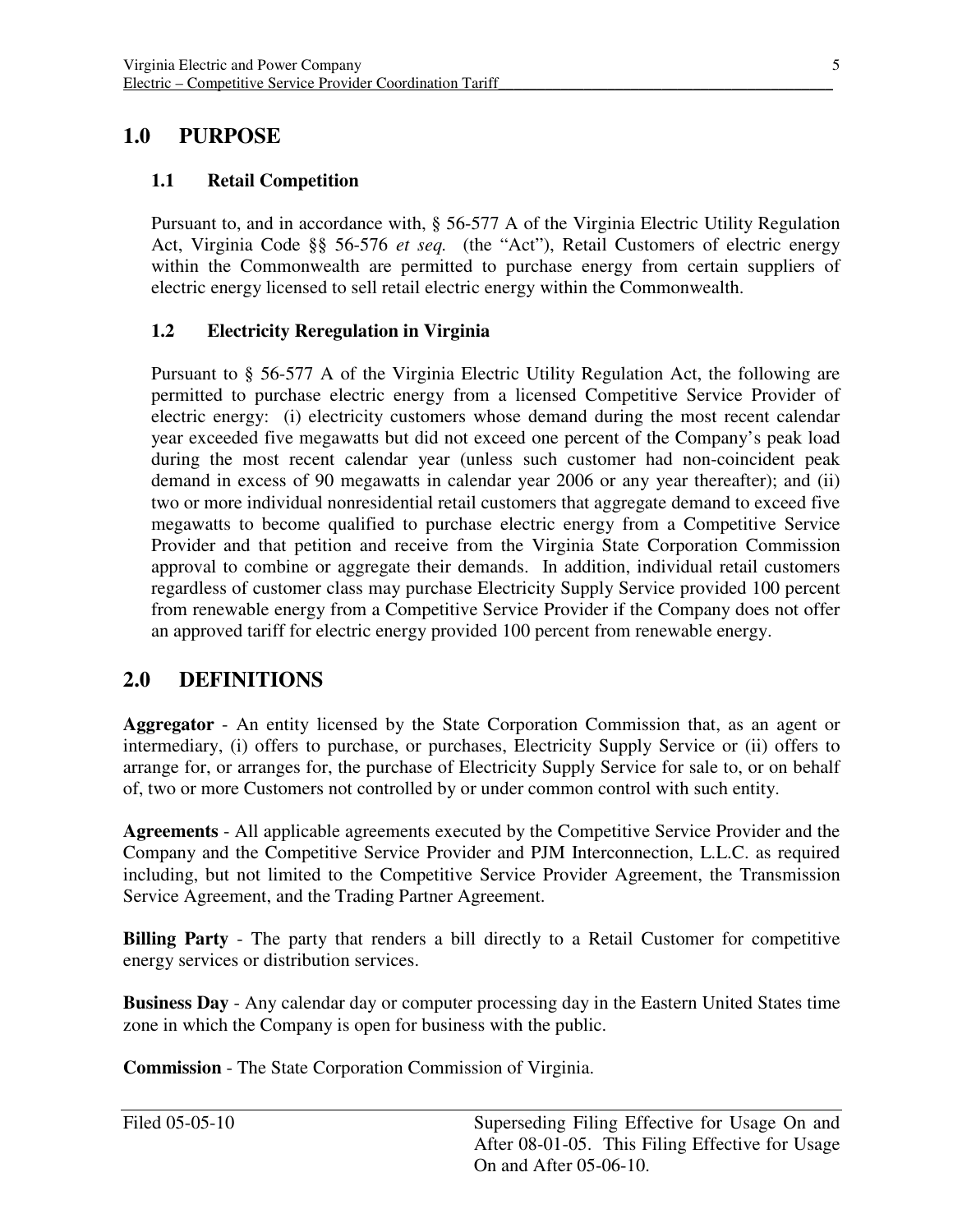**Company** - Virginia Electric and Power Company doing business as Dominion Virginia Power.

 **Competitive Energy Service** - The retail sale of Electricity Supply Service or any other competitive service as provided by legislation and approved by the Commission as part of Retail Access by an entity other than the Company as a regulated utility.

 **Competitive Service Provider (CSP)** - An entity, licensed by the Commission, including an affiliated CSP, that sells or offers to sell a Competitive Energy Service within the Commonwealth.

 **Competitive Service Provider Agreement** - The primary service agreement governing the Company's relationship with the Competitive Service Provider.

Control Area - An electric system or systems bounded by interconnection and telemetry, capable of controlling generation to maintain its interchange schedule with other Control Areas and contributing to frequency regulation of the interconnection.

 **Coordination Services** - Those services that permit the type of interface and coordination between the Competitive Service Provider and the Company in connection with the delivery of Electricity Supply Service by a Competitive Service Provider to Retail Customers located in the Company's service territory.

 **Distribution Facilities** - Those electric facilities owned by the Company that operate at voltages of less than 69,000 volts and that are used to deliver electricity to Customers, up through and including the point of physical connection with electric facilities owned by the Customer.

 **Electric Distribution Service** - The delivery of electricity through the Company's Distribution Facilities to a customer who purchases Electricity Supply Service from either a Competitive Service Provider or the Company.

 **Electricity Supply Service** - The generation of electricity, or when provided together, the generation of electricity and its transmission to the Distribution Facilities of the Company on behalf of a Retail Customer.

 **Electronic Data Interchange (EDI)** - The computer application to computer application exchange of business information in a standard format.

**Enrollment Request -** Electronic notification sent to the Company from a Competitive Service Provider that a Customer has selected that Competitive Service Provider for purposes of purchasing Electricity Supply Service.

 **FERC** - Federal Energy Regulatory Commission.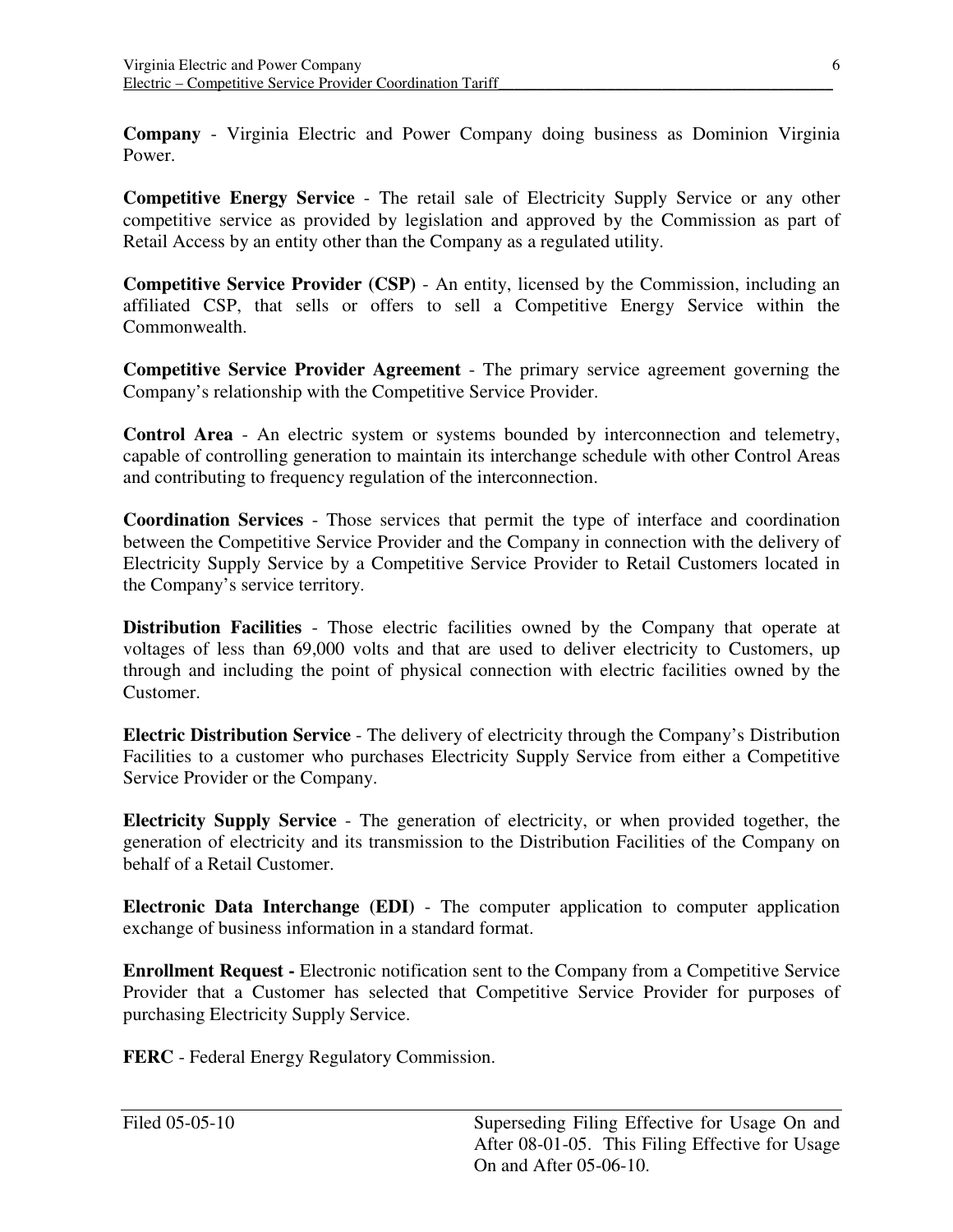**Force Majeure** - Has the meaning set forth in Section 18 of this Tariff.

**FPA** - Federal Power Act.

 **Interval Metering Services** - Metering services provided in accordance with Section X. of the Company's Terms and Conditions.

 **Load Profile** - An estimation of the electric usage patterns of Retail Customers (hourly kW loads) for those Customers not having the interval data metering necessary to produce the actual representation of the total kWh consumed by them over a period of time.

 **Load Serving Entity** - Any entity (or the duly designated agent of such an entity), including a load aggregator or power marketer, (i) serving end-users within the PJM Control Area, and (ii) that has been granted the authority or has an obligation pursuant to state or local law, regulation or franchise to sell electric energy to end-users located within the PJM Control Area.

**Open Access Transmission Tariff (OATT)** - Transmission Provider's open access transmission tariff as filed with the FERC.

 **Rate Schedules** – The Company's retail rate schedules applicable to Customers purchasing Electric Distribution Service and/or Electricity Supply Service.

 **Retail Access** - The opportunity for a Retail Customer in the Commonwealth to purchase a Competitive Energy Service from a licensed Competitive Service Provider seeking to sell such services to that Customer.

 **Retail Customer or Customer** - An entity that purchases Electricity Supply Service for his or her own consumption at one or more metering points or nonmetered points of delivery for a single account located in the Company's service territory.

 **Rules** - The Rules Governing Retail Access to Competitive Energy Services, 20 VAC 5-312-10 through -110, and the Rules Governing Exemptions to Minimum stay Requirements and Wires Charges, 20 VAC 5-313-10 through -40, of the Virginia Administrative Code.

 **Security Administrator Form** - The form used to establish CSP and Aggregator access to the secured pages of the Company's Energy Choice Internet web site.

Settlement - The process by which a Transmission Customer's load for a given period of time is reconciled to its scheduled deliveries to the Company's system, as confirmed by the Transmission Provider, including finalizing the financial transactions associated with the load and delivery reconciliation.

 **Tariff** - The Company's Competitive Service Provider Coordination Tariff.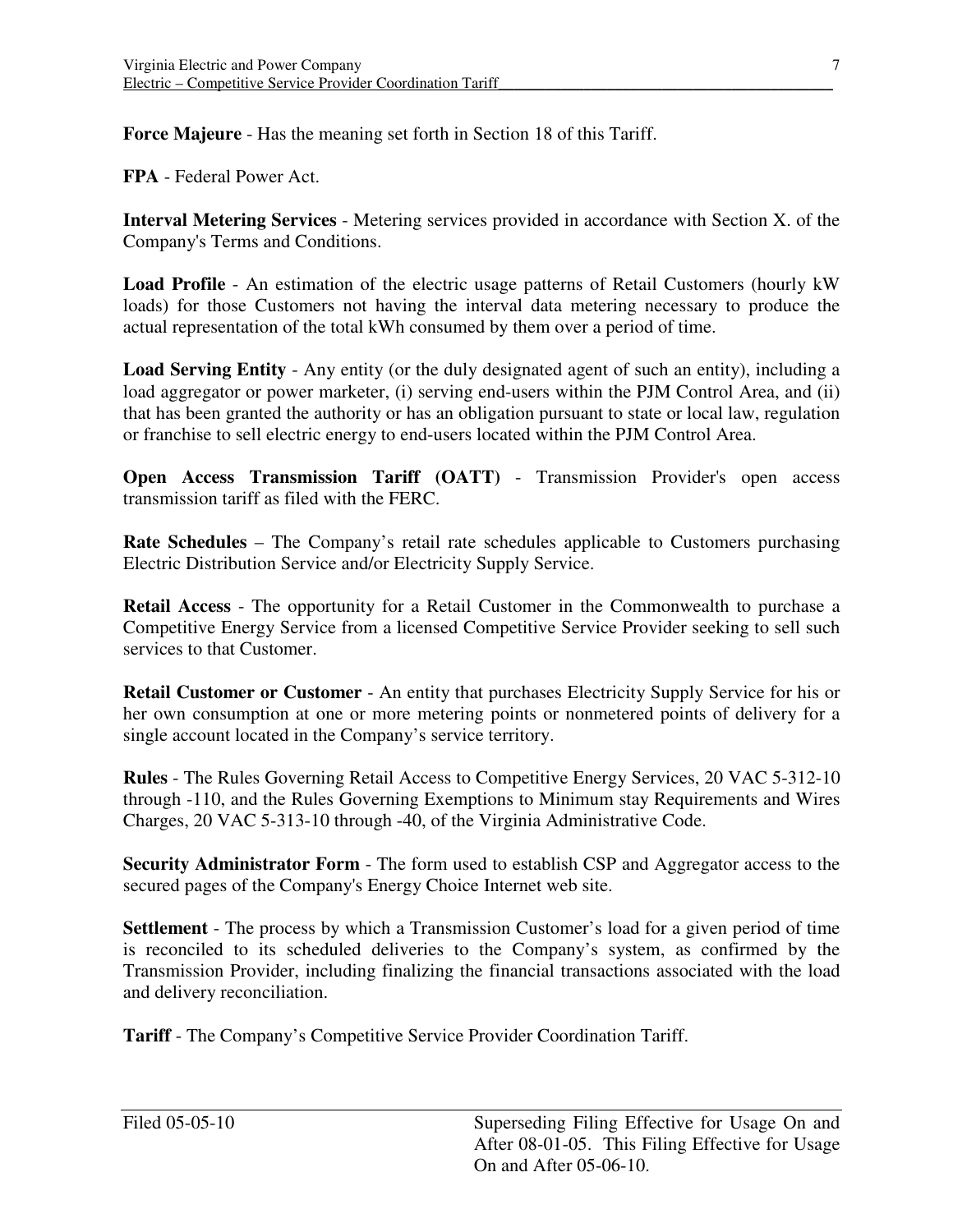**Terms and Conditions** - The Company's Terms and Conditions and Schedules for Supplying Electricity as filed with the Commission applicable to Retail Customers.

 **Trading Partner Agreement** - An agreement between the sending and receiving parties involved in the exchange of EDI transactions.

 **Transmission Customer** - Any Competitive Service Provider or other Load Serving Entity that executes a Transmission Service Agreement with the Transmission Provider to utilize the Transmission Owners' transmission systems, in regard to retail access.

**Transmission Facilities** - Electric facilities owned by the Company that operate at 69,000 volts or greater and that are used to transmit and deliver electricity to customers up through and including the point of physical connection with the Company's Distribution Facilities or the electric facilities owned by the Customer, as may be applicable.

**Transmission Owner** - Each entity that owns, leases or otherwise has a possessor interest in facilities used for the transmission of electric energy in interstate commerce under the OATT.

 **Transmission Provider** - The entity (PJM Interconnection, L.L.C.) that is regulated by the FERC and that operates the transmission systems required for the delivery of electricity to the Company, the CSP, or the Retail Customer.

 **Transmission Service Agreement** - The agreement that the Transmission Customer executes with the Transmission Provider in order to gain access to the transmission system.

 **Virginia Electronic Data Transfer Working Group (VAEDT)** - A group of representatives from electric and natural gas local distribution companies, Competitive Service Providers, the Staff of the Commission, and the Office of Attorney General whose objective is to formulate guidelines and practices for the electronic exchange of information necessitated by Retail Access.

# **3.0 GENERAL TERMS AND CONDITIONS**

# **3.1 Scope and Purpose**

 This Tariff and applicable Agreements, as defined in the Tariff, as executed, establish the basic requirements for interactions and coordination between the Company, as the local distribution company, and each CSP necessary for ensuring the delivery of Electricity Supply Service to Retail Customers via the Company's transmission and distribution system.

# **3.2 CSP's Responsibilities to Customers**

 The CSP shall be solely responsible for having all necessary and appropriate contractual agreements or other arrangements with its Customers, consistent with the Rules and with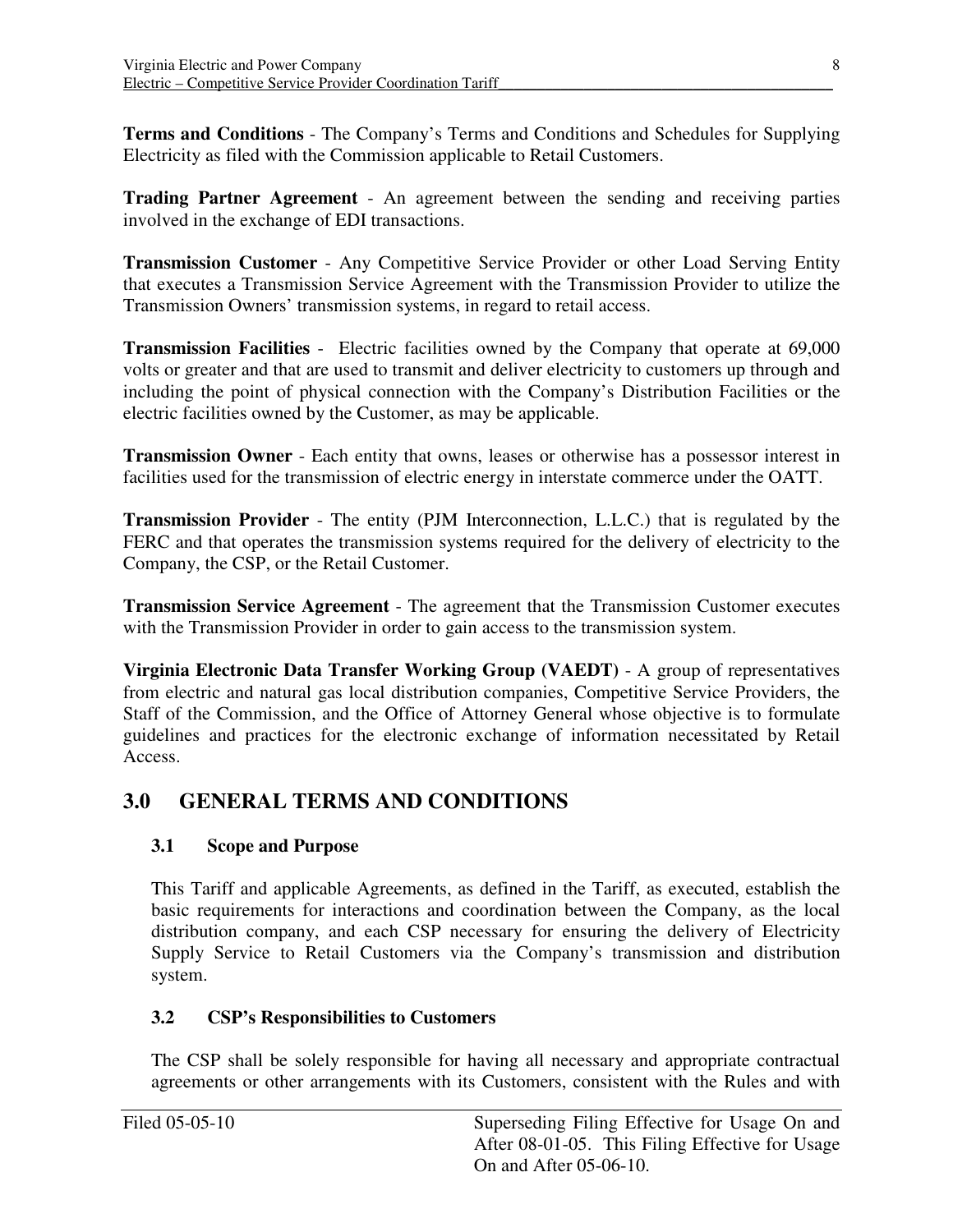this Tariff. The Company shall not be responsible for monitoring, reviewing or enforcing such contractual agreements or arrangements. The CSP cannot create any duty or liability between the Company and any Customer that is not otherwise required by statute, Commission regulation, or Company Terms and Conditions.

### **3.3 Recourse to the Commission**

 Nothing in this Tariff shall restrict the rights of any party to file a complaint with the Commission.

#### **3.4 FERC Jurisdiction**

 References herein to matters under the jurisdiction of the FERC are solely for informational purposes and shall not be construed as deferring jurisdiction over any matter from the Commission to the FERC. If anything stated in this Tariff is found by the FERC to conflict with or to be inconsistent with any provision of the Federal Power Act (FPA), or any rule, regulation, order or determination of the FERC under the FPA, the applicable FERC rule, regulation, order or determination of the FPA shall control. To the extent required under any provision of the FPA, or any rule, regulation, order or determination of the FERC under the FPA, the Company shall secure, from time to time, all appropriate orders, approvals and determinations from the FERC necessary to support this Tariff.

#### **3.5 CSP Obligations**

A CSP will be required to:

- **3.5.1** In accordance with 20 VAC 5-312-50 B, furnish the Company proof of licensure from the Commission to provide Competitive Energy Services in the Commonwealth;
- **3.5.2** Comply with all initial and continuing requirements of the Commission's licensure process and the registration requirements of the Company and the Transmission Provider;
- **3.5.3** Adhere to the Company's Terms and Conditions and the Transmission Provider's OATT, approved by the Commission and the FERC, as appropriate;
- **3.5.4** Abide by any applicable regulation, procedure, or requirement of any institution charged with ensuring the reliability of the electric system, including the Commission, the North American Electric Reliability Council and its regional councils, the FERC, or any successor agencies thereto;
- **3.5.5** Procure sufficient electric generation and transmission service to serve the requirements of its Customers, including adequate generation reserves in accordance with 20 VAC 5-312-40 A 17 d;
- **3.5.6** Comply with any obligations that the Commission may impose to ensure access to sufficient availability of capacity pursuant to 20 VAC 5-312-20 F 3;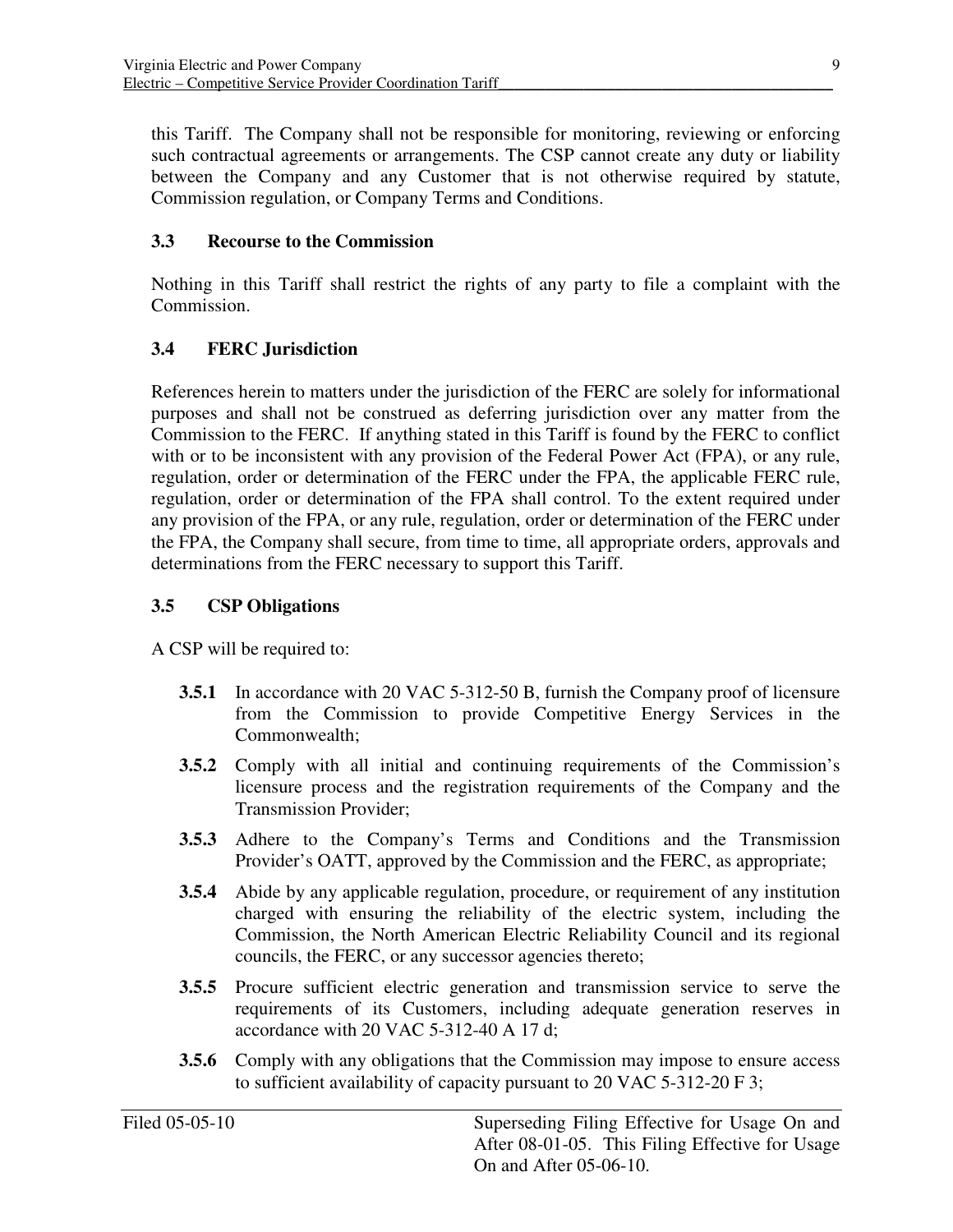- **3.5.7** Submit to the Company a completed CSP Registration Application as defined in subsection 6.2.1 and annual updates to the registration as defined in subsection 6.3**.**1;
- **3.5.8** Satisfy the creditworthiness standards of the Company pursuant to Section 7.0;
- **3.5.9** Demonstrate, prior to Customer enrollment, that it is equipped with the communication capabilities necessary to comply with subsection 3.7.

#### **3.6 CSP and Company Obligations**

 The Company shall provide the CSP with Coordination Services as necessary for the delivery of Electricity Supply Service to its Retail Customers located within the Company's service territory. The Company and the CSP will cooperate in order to ensure delivery of Electricity Supply Service to Customers. The CSP and the Company shall exchange all data, materials, or other information that is specified in this Tariff in accordance with Commission approved Rules and VAEDT defined standards, and that may otherwise be reasonably required by the CSP or the Company in connection with their obligations under this Tariff.

### **3.7 Electronic Data Interchange (EDI)**

 The CSP and the Company shall pursuant to 20 VAC 5-312-20 J adhere to standard practices for exchanging data and information in an electronic medium as specified by the VAEDT and filed with the Commission or by other mutually agreeable alternate standards. The CSP and the Company shall follow Commission approved EDI testing requirements and implementation guidelines.

#### **3.8 Record Retention**

 The CSP and the Company shall comply with all applicable laws, rules, and regulations for record retention, as they are and may, from time to time, be modified, including, but not limited to, those issued by the Commission and the FERC.

#### **3.9 Public Safety and Reliability**

 Nothing herein shall be deemed to prohibit the Company from taking necessary and appropriate actions, including but not limited to those described in the Company's Terms and Conditions, to ensure public safety and reliability of the Company's facilities.

# **4.0 TRANSMISSION ACCESS**

#### **4.1 Service**

 The Transmission Provider provides transmission service to the Transmission Customer under the terms of the OATT. Obligations for transmission service, including transmission access, energy scheduling, and reconciliation are between the Transmission Provider and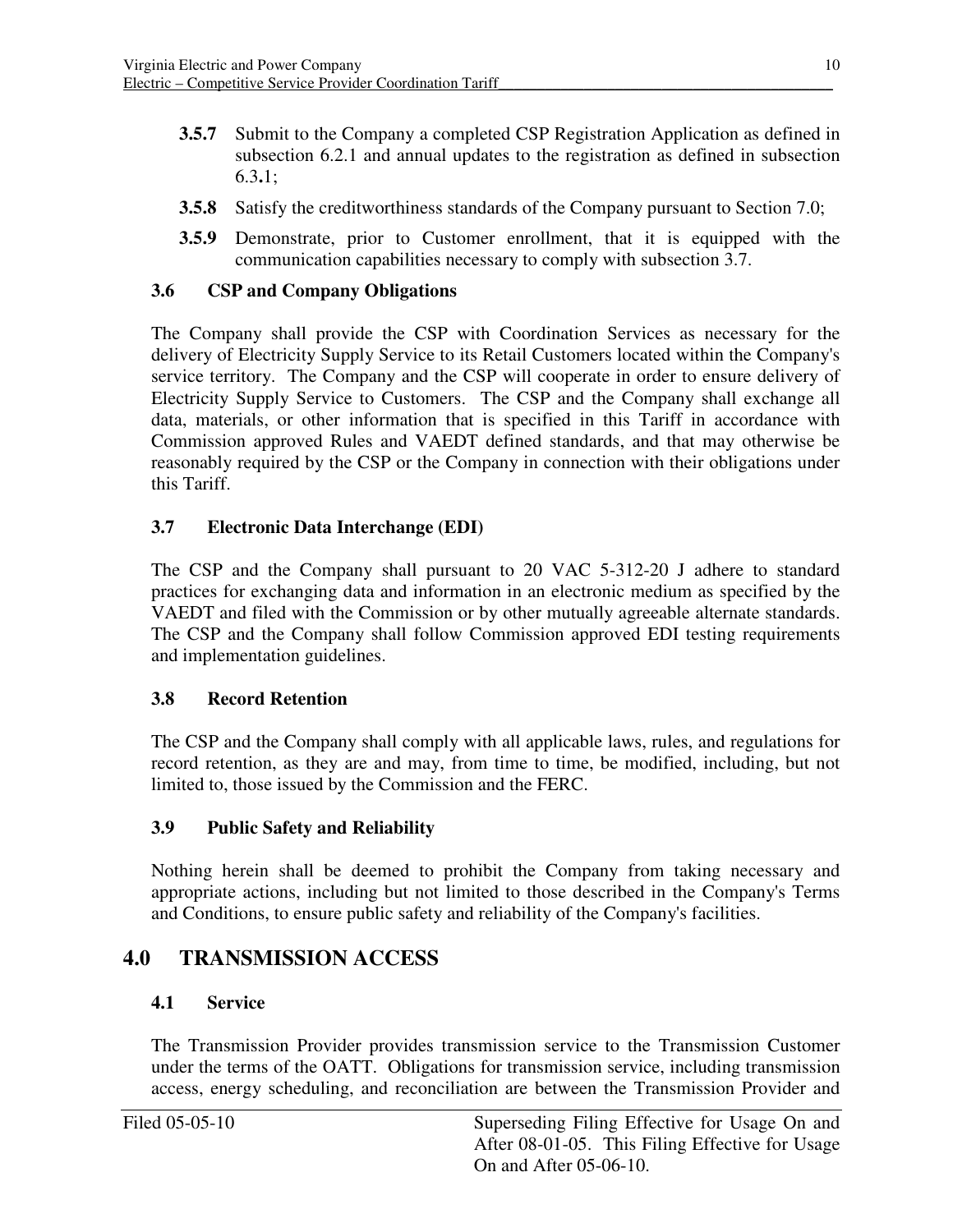the Transmission Customer. Notwithstanding any designation of a Transmission Customer on behalf of a CSP, the CSP remains responsible for fulfilling all of its obligations and requirements under this Tariff, and the Transmission Customer remains responsible for fulfilling all of its obligations and requirements under the OATT.

# **5.0 SYSTEM OPERATION**

# **5.1 Curtailment**

 The Company and the Transmission Provider, pursuant to the OATT, shall have the right, on a basis that is not unduly discriminatory to any provider of Electricity Supply Service including the Company, to curtail, interrupt, reduce voltage, or reduce the CSP's supply of electric energy or shall have the right to disconnect the CSP's Customers whenever the Company or the Transmission Provider reasonably determines that such a disconnection, curtailment, interruption or reduction is necessary: (i) to facilitate construction, installation, maintenance, repair, replacement or inspection of any of the Company's or Transmission Provider's facilities; (ii) to maintain the safety and reliability of the Distribution Facilities or Transmission Facilities; (iii) as directed by governmental authorities; (iv) due to emergencies, forced outages, potential overloading of the Transmission and/or Distribution Facilities; (v) due to Force Majeure; or (vi) as provided in any applicable tariff of the Company, including but not limited to this Tariff, the Terms and Conditions or the OATT. Any other provisions of this Tariff that may seem to contradict this right shall be subordinated to this right. Neither the Company nor the Transmission Provider shall be liable to the CSP for any such disconnection, curtailment, interruption or reduction in supply, except to the extent that the foregoing was caused by the gross negligence or willful misconduct of the Company or the Transmission Provider and is not otherwise excused.

# **5.2 Reasonable Efforts**

 The Company and the Transmission Provider shall use reasonable efforts to: (i) minimize any scheduled curtailment, interruption or reduction to the extent practicable under the circumstances; and (ii) resume service as promptly as practicable following elimination of the condition causing the disconnection, curtailment, interruption or reduction, subject to applicable Tariff provisions.

### **5.3 Compliance with Governmental Directives**

 The CSP acknowledges and agrees that the Company and the Transmission Provider may need to act in response to governmental or civil authority directives that may affect Customer load. The CSP agrees to cooperate with the Company and/or the Transmission Provider in order to comply with said directives.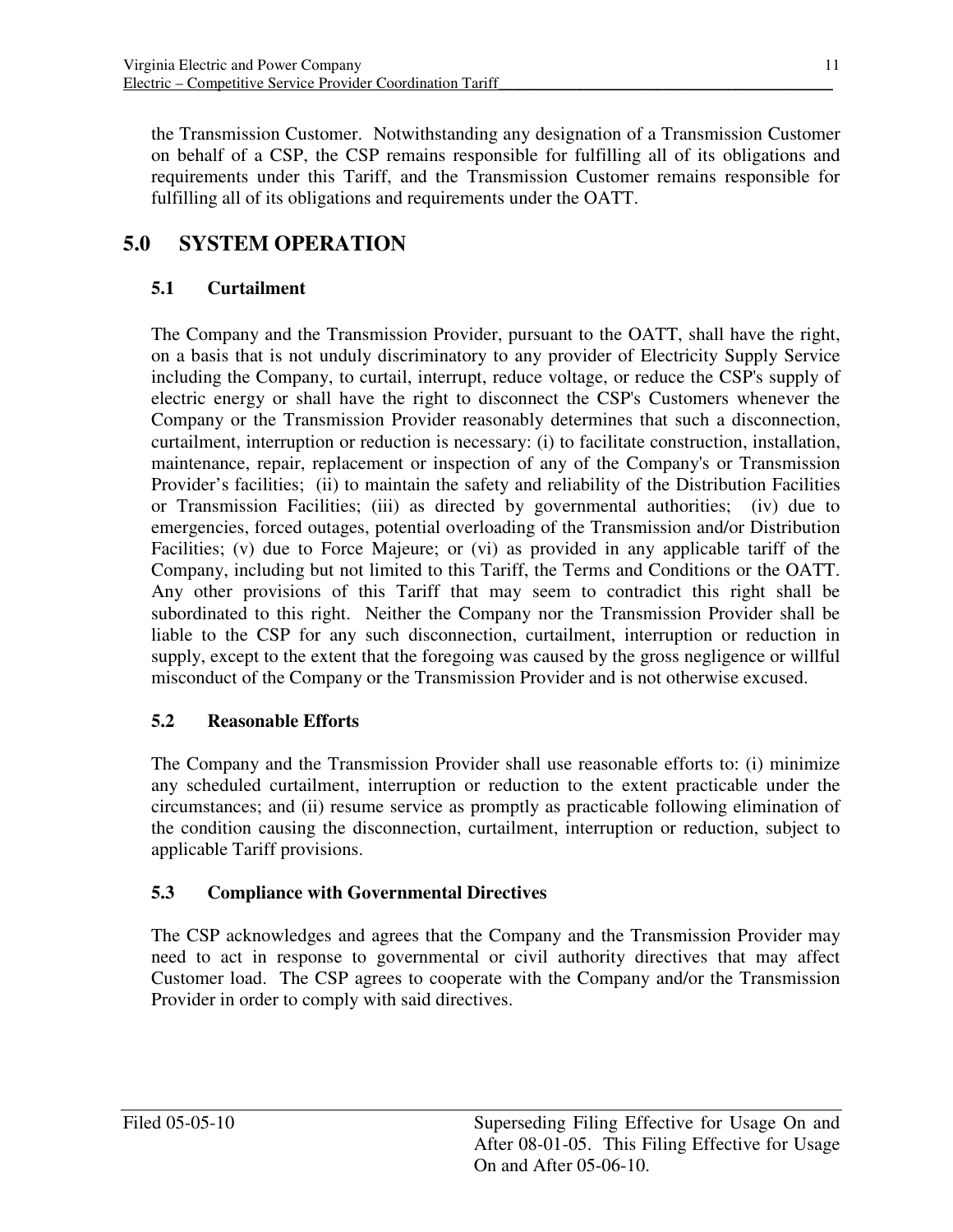# **6.0 COMMENCEMENT & TERMINATION OF CSP COORDINATION SERVICES**

# **6.1 General**

 A CSP seeking to sell electricity in the Company's service territory shall comply with 20 VAC 5-312-50.

# **6.2 Registration Process with the Company**

 A CSP seeking to sell electricity in the Company's service territory must deliver a completed CSP registration application ("Application") to the Company in the manner directed by the Application. Copies of all Agreements and forms required in the Application can be found on the supplier pages of the Company's Energy Choice Internet web site.

- **6.2.1 Completed Application -** A completed Application for services under this Tariff consists of the following:
	- 6.2.1.1 A completed CSP Registration Form;
	- 6.2.1.2 Affidavit, signed by a corporate officer of the CSP and notarized, or other proof, that the CSP will provide electric energy to (i) electricity customers whose demand during the most recent calendar year exceeded five megawatts but did not exceed one percent of the Company's peak load during the most recent calendar year (unless such customer had non-coincident peak demand in excess of 90 megawatts in calendar year 2006 or any year thereafter); and/or (ii) two or more individual nonresidential retail customers that aggregate demand to exceed five megawatts to become qualified to purchase electric energy competitively, and that petition and receive from the Commission approval to combine or aggregate their demands. If the CSP will provide electric energy to any customer that would fall outside the above two categories, the CSP shall prove, by affidavit or otherwise, that it will provide Electricity Supply Service provided 100 percent from renewable energy in accordance with § 56-576 and § 56-577 A 5 of the Code of Virginia;
	- 6.2.1.3 Proof that the CSP has obtained a license from the Commission and any other governmental approvals required for participation in the Company's energy choice program in Virginia;
	- 6.2.1.4 A fully executed Competitive Service Provider Agreement in the form of Attachment A hereto;
	- 6.2.1.5 A fully executed Trading Partner Agreement in the form of Attachment B hereto;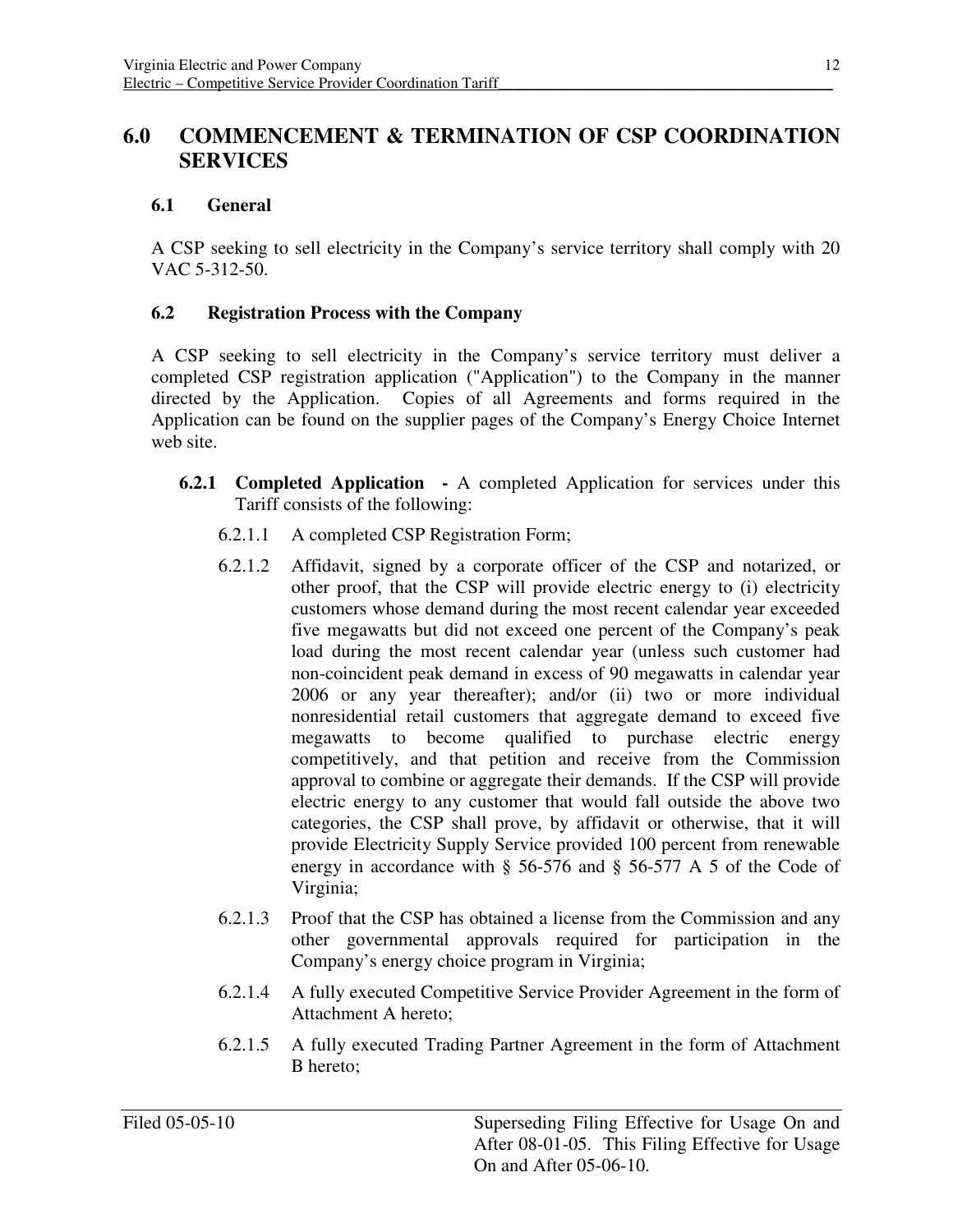- 6.2.1.6 Proof of a fully executed PJM agreement(s) applicable to the Electricity Supply Service to Retail Customers.
- **6.2.2** Notice of Incomplete Application In the event a CSP submits an incomplete Application, the Company will provide written or electronic notice to the CSP of the Application's deficiency within 10 Business Days of the date of final submission of the Application. An Application shall not be processed until it is completed and delivered to the Company.
- **6.2.3 Review of a Completed Application -** Following receipt of a completed Application, the Company shall review the Application and if applicable, conduct a credit review. The Company shall conduct its review and notify the CSP of acceptance or rejection within 30 calendar days of receipt of the completed Application, or within a timeframe mutually agreed to by the Company and CSP. For approved Applications, the Company shall execute the necessary agreements and return an executed copy to the CSP. Upon rejection of any Application, the Company shall provide the CSP with written or electronic notice of rejection and shall state the basis for the rejection.
- **6.2.4 Grounds for Rejecting an Application -** The Company may reject any Application under this Tariff on any of the following grounds:
	- 6.2.4.1 A CSP has undisputed outstanding debts to the Company arising from its previous receipt of services from the Company under this Tariff;
	- 6.2.4.2 The CSP has failed to satisfy the Company's credit requirements; or
	- 6.2.4.3 The CSP has failed to deliver to the Company a completed Application within 30 calendar days of written notice of the Application's deficiency.

# **6.3 Updates to Registration**

- **6.3.1 Annual Renewal** By March 31 of each year, each CSP seeking to continue on active status with the Company shall submit to the Company an updated CSP Registration Form including any required attachments. Each updated CSP Registration Form shall be accompanied by a statement from the CSP attesting to the fact that other items, not updated on the form or attached remain accurate. In the event a CSP does not satisfy all requirements for registration renewal pursuant to this Tariff, then such CSP will cease to be on active status and will no longer be eligible for Coordination Service from the Company, and a new Application will be required to reinstate the CSP's registration with the Company.
- **6.3.2** Change in Status The Company may periodically review a CSP's registration status. Where the Company determines that a CSP's registration status, including creditworthiness, is not adequate for its current service level, the Company may require the CSP to submit updated information relative to its status, before the annual registration renewal. The Company may also require a CSP requesting to materially expand its provision of Competitive Energy Service (e.g., due to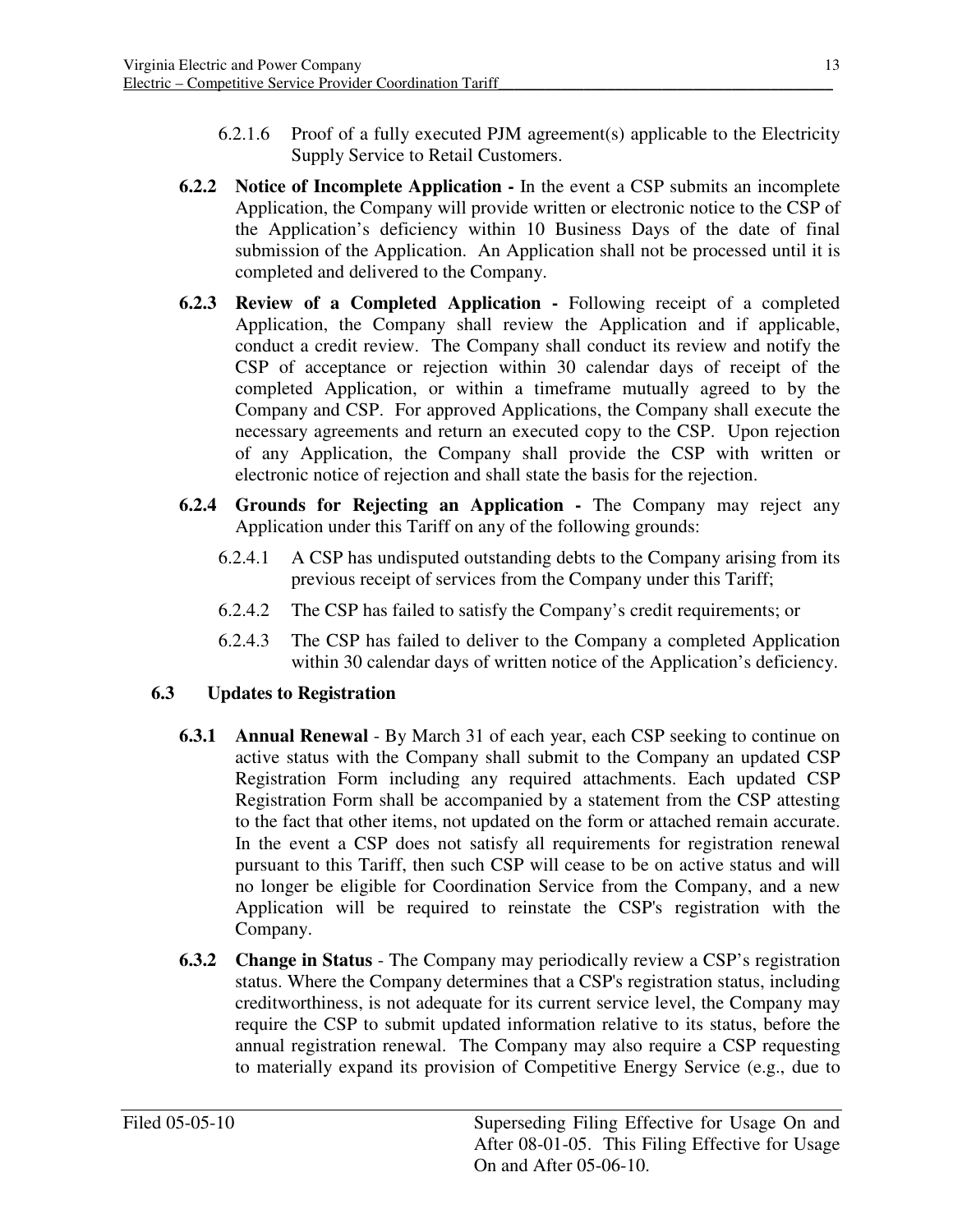significant Customer and/or load additions) within the Company's service territory to update its registration status with the Company**.** 

#### **6.4 Revocation of Registration**

 The CSP may be subject to revocation of its registration and termination of Coordination Services if it is found to be in noncompliance as provided for in Section 8.0.

#### **6.5 Commencement of CSP Coordination Services**

 CSP Coordination Services under this Tariff shall commence within 15 calendar days after the execution by all parties of all necessary Agreements pursuant to subsection 6.2.1, provided that the Company has received all of the information necessary for the Company to provide Coordination Services.

#### **6.6 CSP Notice of Intent to Terminate Service**

 In the event a CSP decides to terminate service to a customer class or to abandon service within the Commonwealth, the CSP shall provide at least 60 calendar days advanced written notice to the Company pursuant to 20 VAC 5-312-80 O.

#### **6.7 Termination of Coordination Services**

CSP Coordination Services under this Tariff will or may be terminated as follows:

- **6.7.1 CSP Abandons Service -** In the event the CSP decides to abandon the provision of Electricity Supply Service to Customers within the Company's service territory, pursuant to 20 VAC 5-312-80 O, the Agreements between the CSP and the Company shall terminate 30 calendar days following the date on which the CSP no longer serves any Customers in the Company's service territory.
- **6.7.2** Default by the CSP In the event of default by the CSP pursuant to Section 8.0 of this Tariff, the Company may terminate the Agreements between the CSP and the Company by providing written notice to the CSP in default, without prejudice to any remedies available to the party not in default by reason of the default.
- **6.7.3 Amendment to the Act In the event the General Assembly of Virginia**  amends the Act in such a manner that disallows actions contemplated under this Tariff, the Company may, subject to Commission approval, suspend or terminate certain provisions of its CSP Coordination Services if such provisions are affected by the amended Act.
- **6.7.4 Effect of Termination** Upon termination of CSP Coordination Services, the CSP shall not be authorized to provide Electricity Supply Service to Customers within the Company's service territory. Any Customers of the CSP shall be provided service under the Company's Terms and Conditions or select a new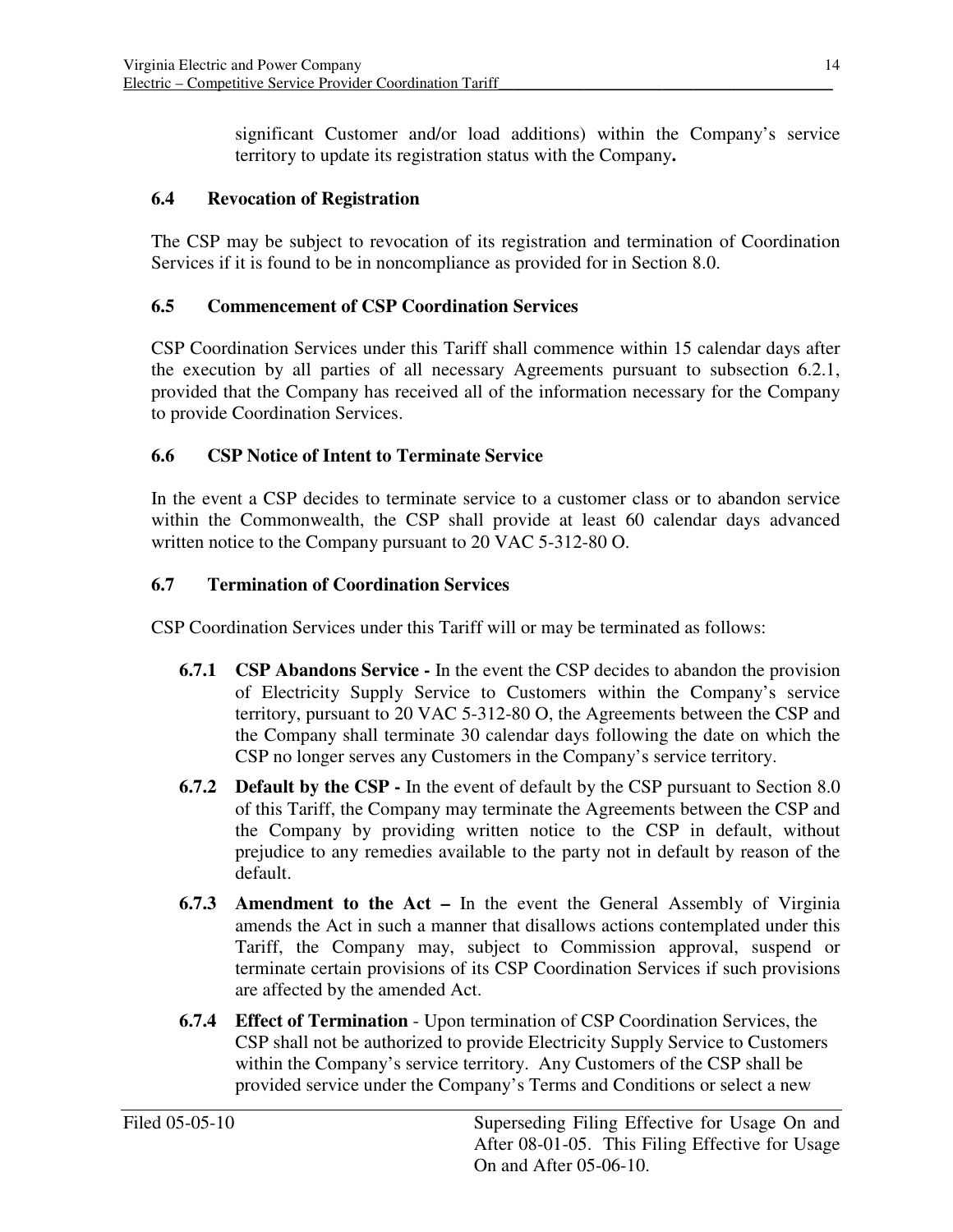CSP, if applicable. The CSP may thereafter provide Electricity Supply Service to Customers within the Company's service territory only upon satisfaction of the provisions herein for obtaining CSP Coordination Services and Company approval of a new Application.

**6.7.5** Survival of Obligations - Termination of CSP Coordination Services for any reason shall not relieve the CSP of any obligation accrued or accruing prior to the termination.

### **6.8 Coordination of Customer Activities**

 In the event that a CSP plans to initiate a large volume of customer activity that may impact the Company's resources or its ability to meet its obligation to serve its Customers, the CSP will provide the Company with at least 60 calendar days written advanced notice. With regard to termination of service, a large volume of customer activity shall be defined as loads greater than or equal to 10 MW during a 30-day period. Whenever possible, the CSP will coordinate activities with the Company to minimize the impact on the Company's resources.

# **7.0 CREDITWORTHINESS**

# **7.1 Purpose and Intent**

 The CSP must satisfy the Company's creditworthiness standards which shall be applicable in accordance with 20 VAC 5-312-50 D. Reasonable financial security may be required from the CSP to safeguard the Company and its Customers from the reasonably expected net financial impact due to the non-performance of the CSP. The CSP must also register with PJM and provide evidence of meeting PJM's credit requirements.

#### **7.2 Finding of Creditworthiness**

 The CSP must provide, if available, two years audited financial statements, interim statements and references, as requested, that demonstrate adequate liquidity, financial strength and management experience to justify the amount of credit extended. The Company will apply its standard creditworthiness policy to determine creditworthiness. The Company's creditworthiness policy can be found on the supplier page of the Company's Energy Choice Internet web site.

#### **7.3 Credit Amount**

**7.3.1** The amount of such financial security shall be commensurate with the level of risk assumed by the Company. The purpose of the Company's credit review will be to provide reasonable and satisfactory assurance of the CSP's ability to pay the applicable credit amount, funds collected on behalf of the Company, CSP fees for Coordination Services or any other charges, fees, or penalties authorized by the Commission and payable to the Company.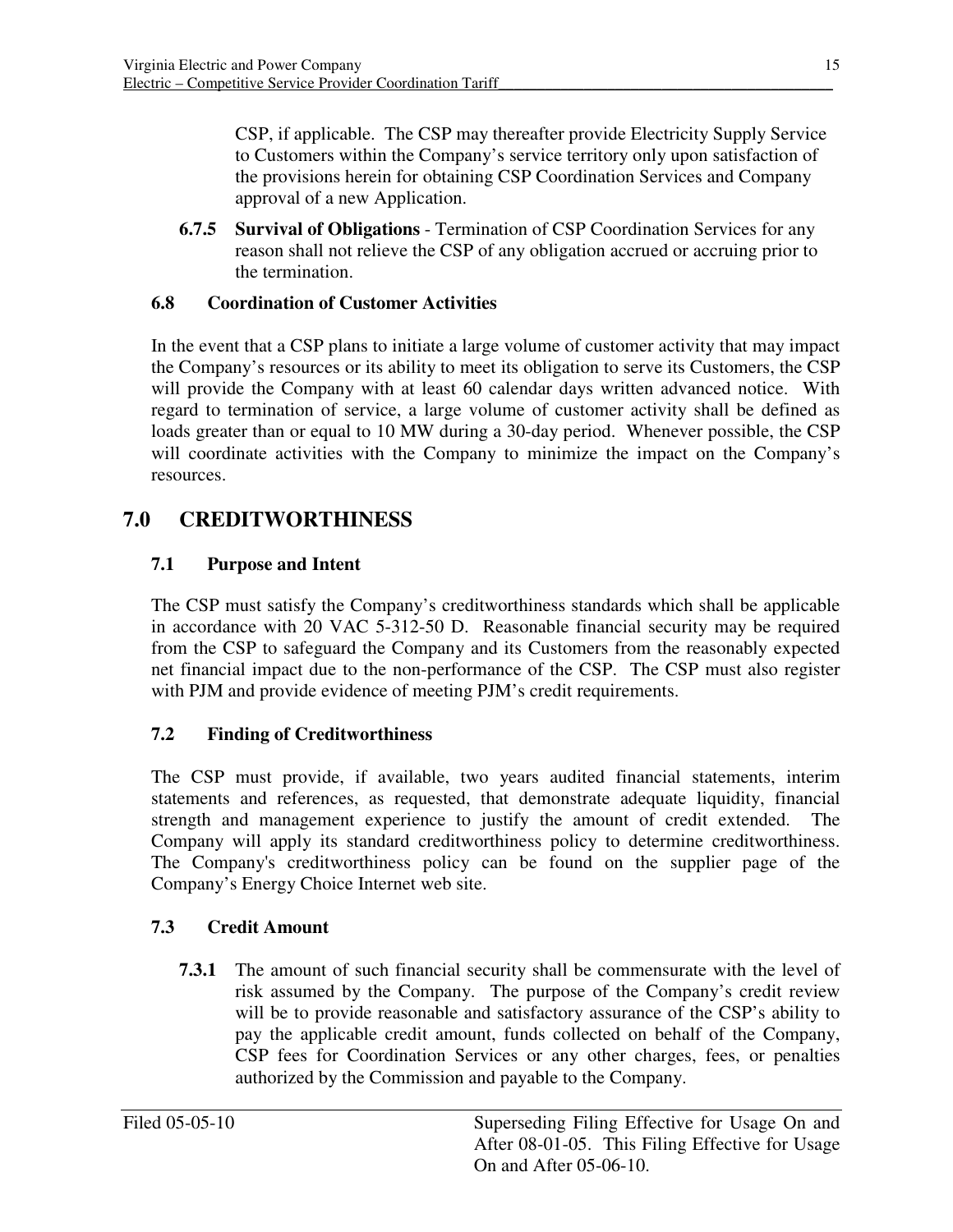**7.3.2** The CSP shall provide the Company with an acceptable form of security pursuant to 20 VAC-5-312-50 D. The security may be in the form of an irrevocable standby letter of credit from an acceptable financial institution, a surety bond, a guaranty from a corporate affiliate or other third party that meets the creditworthiness standards, or a prepayment arrangement.

# **7.4 Change in Financial Status**

 The CSP shall promptly inform the Company of any facts that would cause a change in the credit resources available to the CSP. Failure to satisfy, on an ongoing basis, any of the requirements set forth in this Section, including failure to provide additional credit resources when requested by the Company, if any such failure is not cured within 10 Business Days from receipt of written notice thereof, will constitute a failure to maintain creditworthy status.

### **7.5 Failure to Maintain Creditworthy Status**

 Should a CSP fail to maintain creditworthy status in accordance with subsection 7.3.2, the Company may require the CSP to provide additional credit resources, including but not limited to an investment-grade bond rating, a guarantee from a parent entity with an investment-grade bond rating, and/or a letter of credit, a surety bond or deposit in the credit amount.

### **7.6 No Endorsement of CSP**

 By determining that the CSP is creditworthy under this Tariff, the Company makes no express or implied warranties or guarantees of any kind with respect to the financial or operational qualifications of such CSP.

#### **7.7 Company Response to Credit Application**

 The Company will make credit decisions promptly after receiving all required credit and financial information from the CSP. Requests for increased credit limits must be supported by the CSP's credit rating.

### **7.8 Creditworthiness Requirements for CSP that is a Transmission Customer**

 In addition, if the CSP is a Transmission Customer, the Transmission Provider will determine creditworthiness pursuant to the OATT.

# **8.0 NON-COMPLIANCE & DEFAULT**

#### **8.1 Definition of Non-Compliance**

 The CSP shall be deemed to be in non-compliance with this Tariff upon its failure to observe any material term or condition of this Tariff.

| Filed 05-05-10 | Superseding Filing Effective for Usage On and   |
|----------------|-------------------------------------------------|
|                | After 08-01-05. This Filing Effective for Usage |
|                | On and After 05-06-10.                          |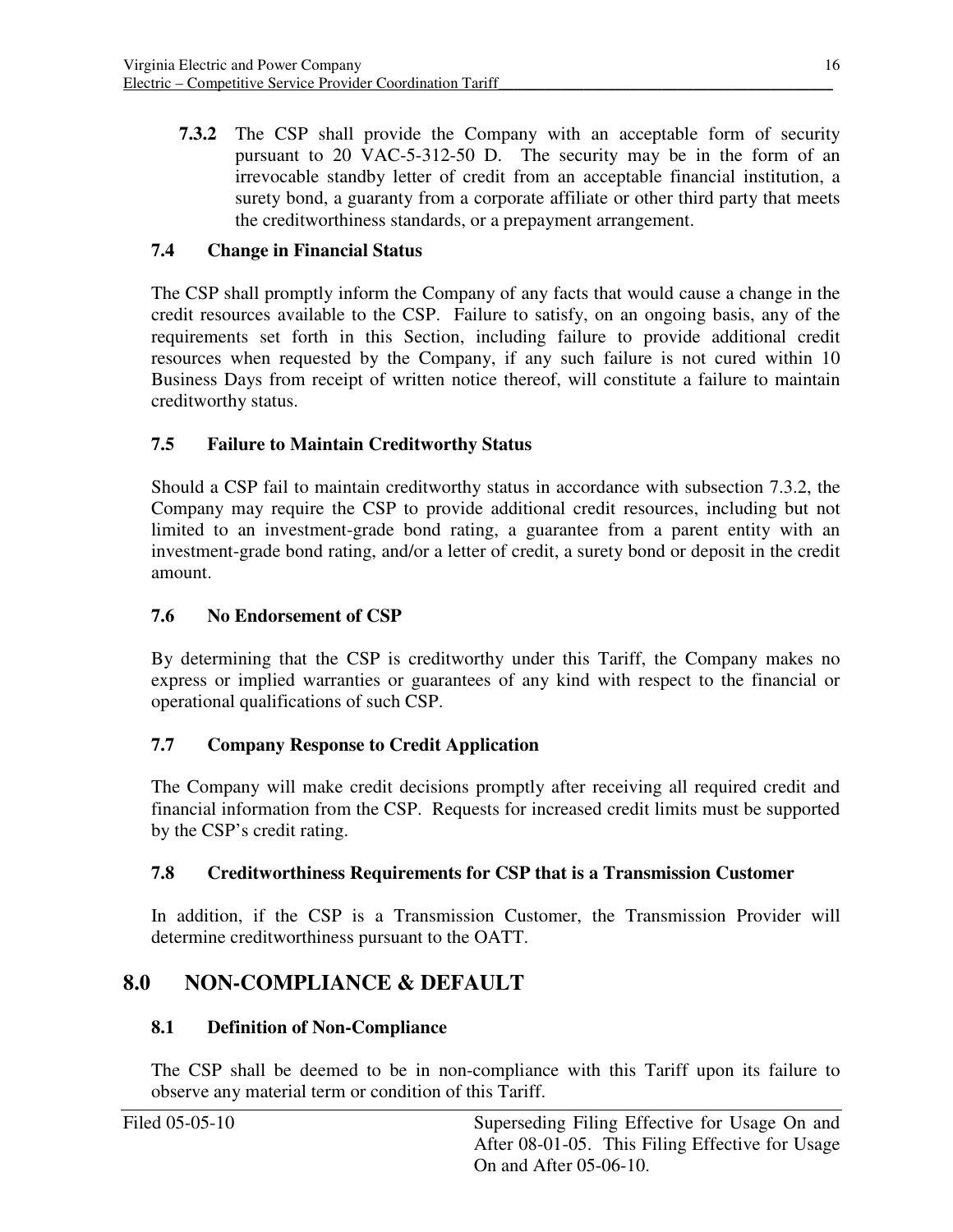## **8.2 Events of Non-Compliance**

Noncompliance with this Tariff shall include, but is not limited to the following:

- **8.2.1** CSP's failure to maintain a valid license from the Commission as a CSP authorized to provide Competitive Energy Services in the Company's service territory;
- **8.2.2** CSP's failure to provide Electricity Supply Service provided 100 percent from renewable energy in accordance with § 56-576 and § 56-577 A 5 of the Code of Virginia, if the CSP has provided an affidavit or other proof of its intention to do so;
- **8.2.3** CSP's failure to comply with any applicable regulation, procedure or requirement of any institution charged with ensuring the reliability of the electric system, including the Commission, the North American Electric Reliability Council and its regional councils, the FERC, or any successor agencies thereto;
- **8.2.4** CSP's failure to maintain credit standards as provided for in Section 7.0;
- **8.2.5** CSP's failure to make payment of any undisputed Competitive Service Provider Fees in the time prescribed;
- **8.2.6** CSP bankruptcy;
- **8.2.7** A written admission by the CSP of its inability to pay its debts generally as they become due or the CSP's consent to the appointment of a receiver, trustee, or liquidator of it, or of all or any part of its property;
- **8.2.8** Breach of any of the Agreements or
- **8.2.9** CSP's failure to provide 60 days written advanced notice of a large volume of customer terminations as defined in Subsection 6.6 and Subsection 6.8.

#### **8.3 Cure & Default**

 If the CSP fails to comply with its obligations under the Tariff, prior to terminating the CSP's Coordination Services the Company shall notify the CSP of the impending termination of Coordination Services and its effective date, the alleged action or inaction that merits such termination of Coordination Services, and the actions, if any, that the CSP may take to avoid the termination of Coordination Services. Such notice shall be in writing and sent to the CSP via fax or overnight delivery. A copy of the notice shall be forwarded contemporaneously to the Commission's Division of Energy Regulation and Division of Economics and Finance via fax or overnight delivery. The CSP shall be deemed to be in default of its obligations under this Tariff if: (i) it fails to cure its noncompliance within 10 Business Days after its receipt of such notice; or (ii) the noncompliance cannot be cured within such period and the CSP does not commence action to cure the noncompliance within such period and, thereafter, diligently pursue such action to completion. In the case of the CSP's failure to maintain its status as a Commission-licensed CSP or the CSP's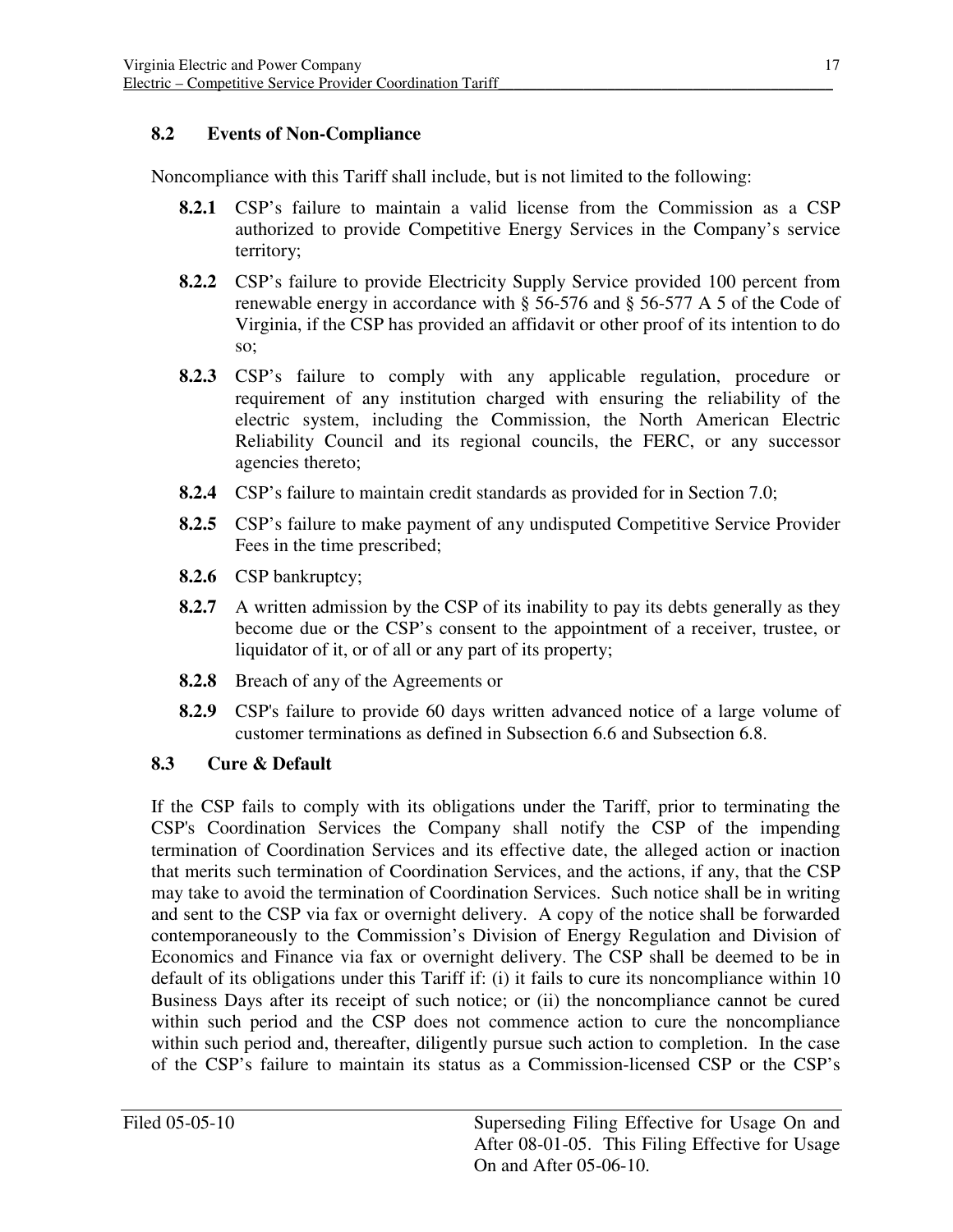failure to meet its obligations as a Transmission Customer, no notice shall be required or opportunity to cure permitted.

#### **8.4 Costs for Non-Compliance**

 If the CSP is found to be in noncompliance, and unable to provide Electricity Supply Service to its Customers, the Company will take whatever actions necessary, in the Company's sole discretion, to continue Electricity Supply Service to the CSP's Customers. The CSP shall reimburse the Company for any costs associated with such failure to provide Electricity Supply Service, including but not limited to:

- **8.4.1** Mailings by the Company to the CSP's customers to inform them of the CSP's failure;
- **8.4.2** Non-standard or manual bill calculations and production performed by the Company;
- **8.4.3** Any unscheduled meter readings required to adjust the Customers' billings;
- **8.4.4** Company performance of any of the CSP's data transfer responsibilities; and
- **8.4.5** Any other expenses associated with such failure, which expenses shall be reasonable and documented.

# **9.0 CUSTOMER INFORMATION**

#### **9.1 Delivery of Customer Information**

 Subject to the completion of a fully executed CSP Agreement, Trading Partner Agreement, Security Administrator Form, and CSP Registration Form, the Company will make available to licensed CSPs, via the secured pages of the Company's Energy Choice Internet web site, the information described in this Section 9.0.

#### **9.2 Mass List**

 A mass list of Customers eligible to participate in Retail Access will be provided in accordance with 20 VAC 5-312-60 B.

- **9.2.1** The mass list will be made available on the Company's website and will be updated annually thereafter.
- **9.2.2** The mass list shall include the following Customer information:
	- 9.2.2.1 Customer name;
	- 9.2.2.2 Service address;
	- 9.2.2.3 Billing address;
	- 9.2.2.4 Account number;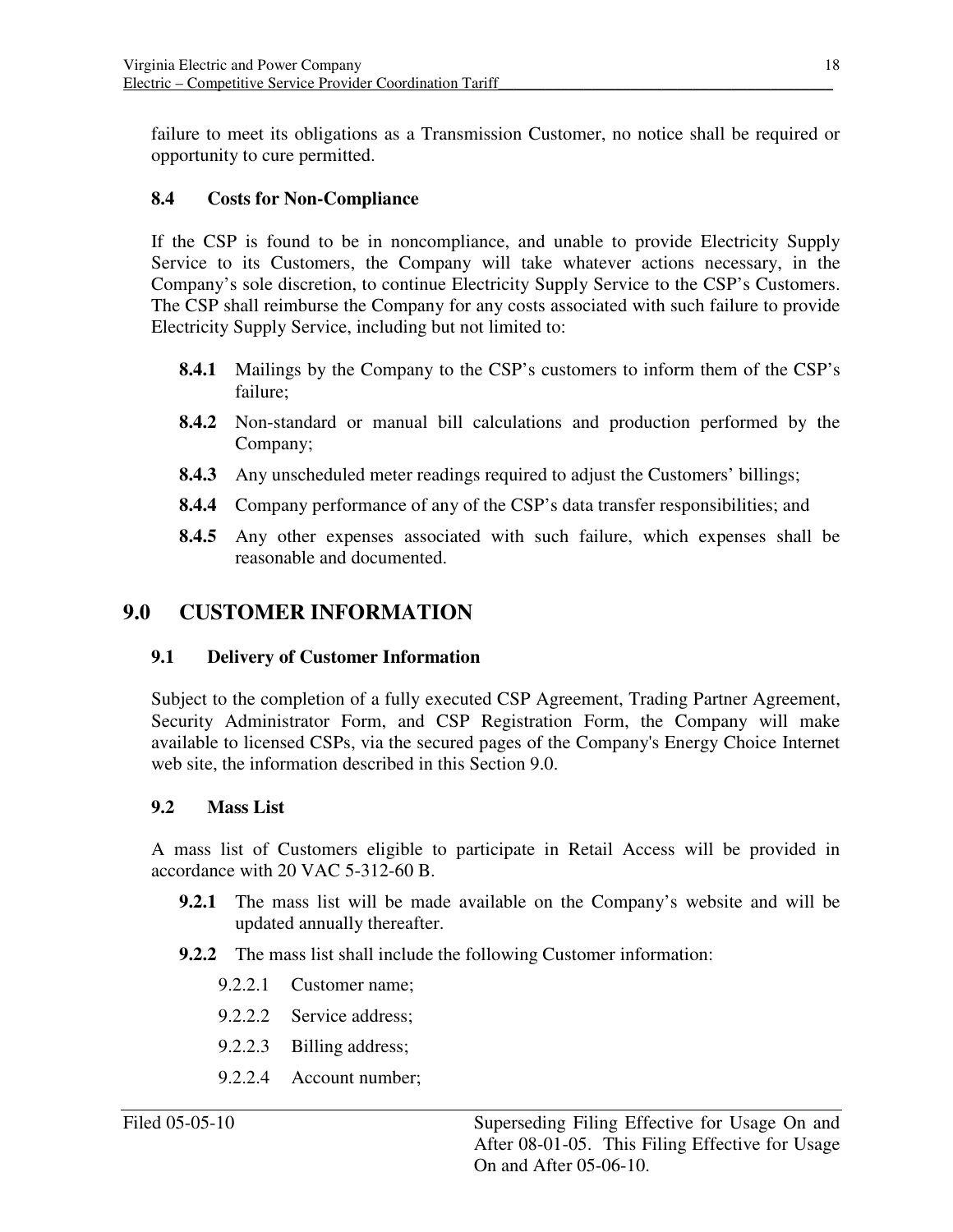- 9.2.2.5 Meter reading date or cycle;
- 9.2.2.6 Wholesale delivery point, if applicable;
- 9.2.2.7 Rate class and subclass or rider, as applicable;
- 9.2.2.8 Load profile reference category, if not based on rate class; and
- 9.2.2.9 Up to twelve months of cumulative historic energy usage and annual peak demand information as available.
- **9.2.3** The Company will electronically provide Customer summary usage information not included on the mass list, if available, to CSPs only if that Customer authorizes the release of such information in accordance with 20 VAC 5-312-60 D. The electronic formats established by the VAEDTwill be used.
- **9.2.4** Customer information provided on the mass list will be treated in accordance with 20 VAC 5-312-60.
- **9.2.5** A CSP choosing to utilize the mass list shall use only the most recent mass list made available by the Company.

#### **9.3 Synchronization List**

 The Company will provide a list of Customers, for each CSP, which reflects the status of each Customer currently enrolled with or pending switches to or from that CSP. This list will be updated weekly.

#### **9.4 Historical Interval Data**

 The Company will make available up to 12 months of historical interval data, for Customers above 500 kW whose provision of service under the Company's filed Terms and Conditions requires an interval data recording meter for billing purposes and for other customers that choose an interval metering service option pursuant to the Company's Metering and Billing section of its Terms and Conditions.

# **10.0 CUSTOMER ENROLLMENT & SWITCHING**

#### **10.1 Enrollment Process**

 When enrolling Customers, the CSP shall comply with all provisions of 20 VAC 5-312-80, including the following provisions:

- **10.1.1** Each CSP shall initiate or terminate service to a Customer effective only with the Customer's scheduled meter reading date.
- **10.1.2** The Enrollment Request must be electronically transmitted using the approved standards and format as established by the VAEDT, and must be received 15 calendar days prior to the Customer's next scheduled meter reading date for service to be effective on that meter reading date. For Enrollment Requests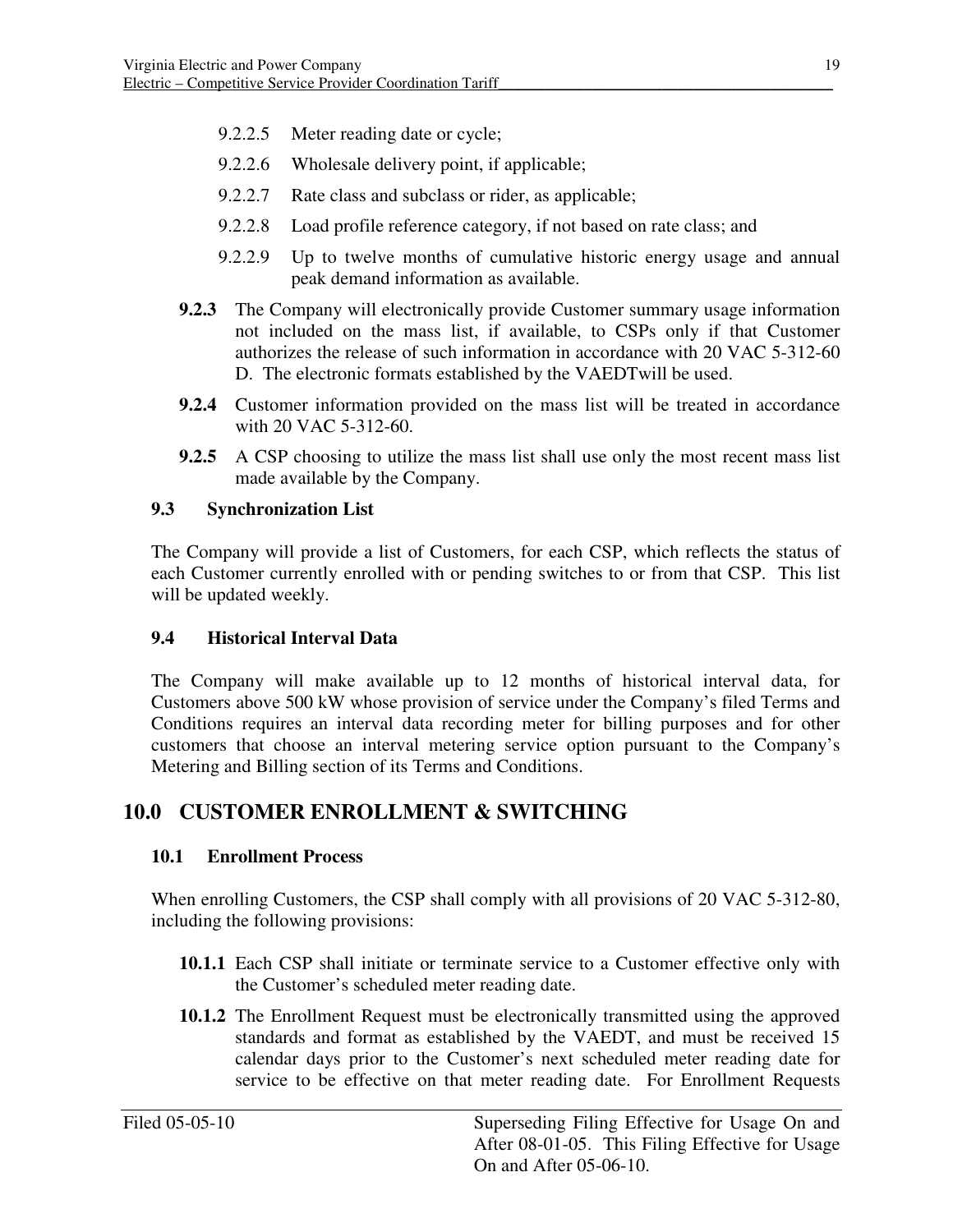received less than 15 calendar days prior to the Customer's next scheduled meter reading date, service shall be effective on the Customer's subsequent meter reading date.

10.1.3 Only the first valid Enrollment Request will be accepted for any Customer during the same enrollment period. An enrollment period is the period of time commencing 14 calendar days prior to the Customer's scheduled meter reading date and ending 15 calendar days prior to the Customer's next scheduled meter reading date.

### 10.2 Notice of Enrollment to Customers & Customer Rescission Opportunity

 Upon receipt of an Enrollment Request from a CSP, the Company shall, normally within one business day of receipt of such notice, mail notification to the Customer advising of the Enrollment Request, the approximate date that the CSP's service commences, and the caption and statement as to cancellation required by 20 VAC 5-312-70 C 8. The Customer shall have until the close of business on the tenth day following the mailing of such notification to advise the Company to cancel such enrollment without penalty.

### **10.3 Switching Process**

- **10.3.1** If an Enrollment Request is received by the Company at least 15 calendar days prior to the Customer's next scheduled meter reading date, the new CSP's service start date for the Customer will be scheduled for that date. Otherwise, the scheduled service start date will be the following month's meter reading date.
- **10.3.2** After the Enrollment Request has been validated and processed, the Company will notify the CSP currently serving the Customer, via EDI formats using VAEDT standards, that the service will be terminated. The scheduled switch date will be included on the notification.
- **10.3.3** Upon acceptance by the Company of the Enrollment Request, the Company will process the request in accordance with subsections 10.1 and 10.2.

#### **10.4 Single Point of Delivery**

 For any single Company account of a Customer served under Retail Access, each such account is limited to purchasing Electricity Supply Service from one CSP in any billing period. The CSP will be responsible for serving 100% of the load requirements for any single Retail Customer account in any billing period.

#### **10.5 Multiple Points of Delivery**

 Customers with more than one account with the Company may be served by more than one CSP. However, in accordance with subsection 10.4 of the Tariff, service to each account is limited to a single CSP. If a Customer has more than one meter and/or multiple points of delivery which are aggregated such that all meters and delivery points are collectively billed under the Company's Terms and Conditions for purposes of distribution and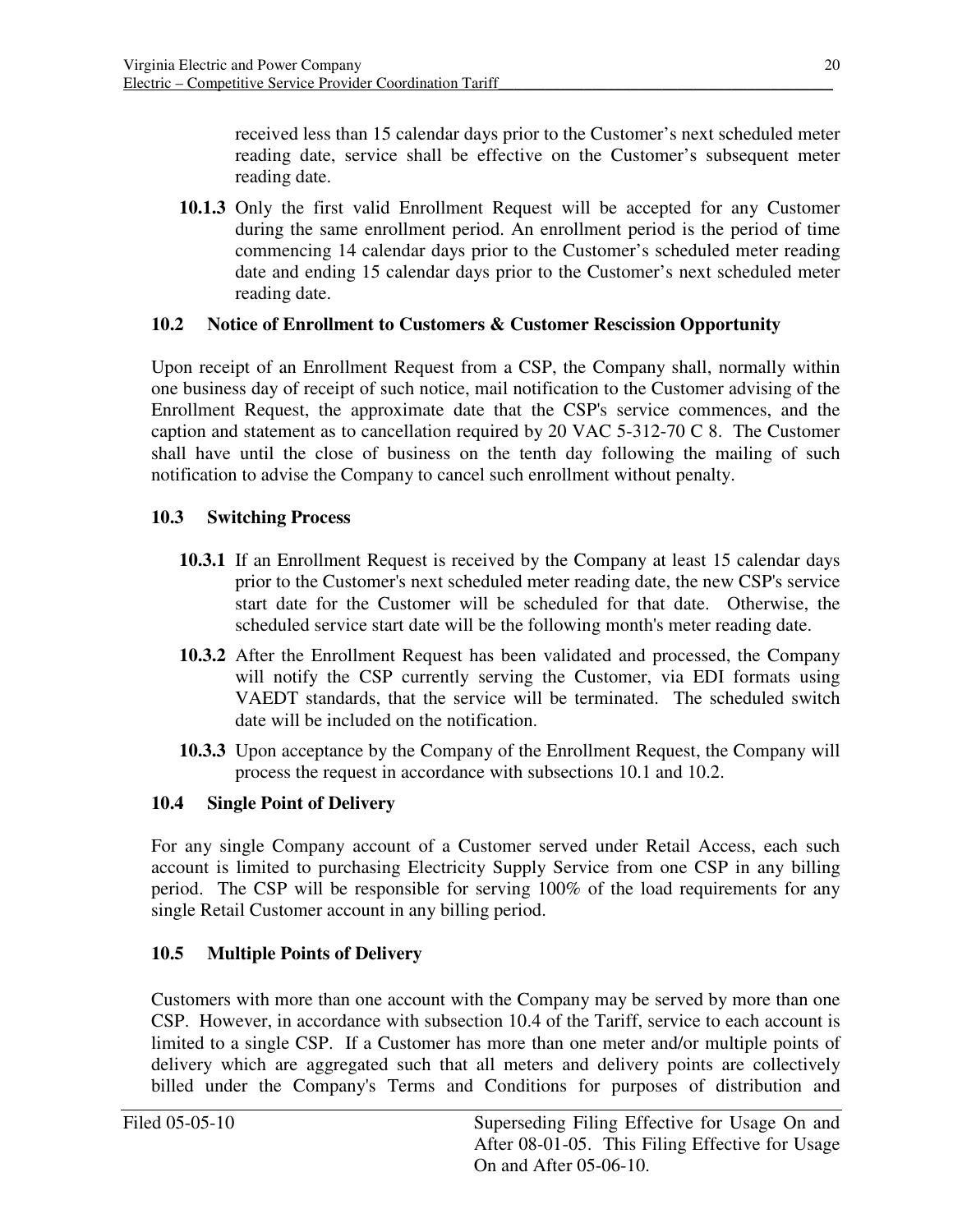transmission charges, then (a) additional charges for facilities in excess of normal may apply in accordance with Section IV - Service Connections of the Company's Terms and Conditions, and (b) all such aggregated delivery points shall be considered as a single account in determining the application of subsection 10.4 of this Tariff.

# **11.0 LOAD PROFILING, LOAD FORECASTING & TRANSMISSION SETTLEMENT**

# **11.1 Load Profiling**

 The Company will conduct its load profiling processes consistent with the provisions of 20 VAC 5-312-100.

- **11.1.1** An estimation of the hourly load patterns of Retail Customers will be made for those Customers not having the necessary interval data metering.
- **11.1.2** The Company will use computer models that incorporate historical interval data from load research samples, weather data, season, day-type and other customer- specific data such as monthly usage and voltage type to create hourly estimated loads, including line losses, for each Customer for a specified period of time.

#### **11.2 Load Forecasting (Reserved)**

### **11.3 Load Backcasting**

- 11.3.1 Actual and profiled Customer loads, using actual weather and other customer- specific data, such as monthly usage and voltage type, shall be aggregated and used to determine the Transmission Customer's monthly load for purposes of settlement of transmission and ancillary service charges.
- **11.3.2** Hourly load calculations shall be adjusted by all applicable line loss percentages. The applicable system line loss percentages, at specified voltage levels, are subject to change from time to time. Changes in system line loss percentages may be subject to Commission and/or FERC approval. Line losses applicable to CSPs will be available on the supplier pages of the Company's Energy Choice Internet web site.
- **11.3.3** All customer loads, after appropriate line loss adjustment as described in subsection 11.3.2, will be summed and compared to the total zonal load in the Company's control area. The hourly residual or mismatch, commonly referred to as unaccounted for energy (UFE), will be allocated back to all load serving entities within the control zone in proportion to their respective loads.
- **11.3.4** The Company, in its backcasting processes, will aggregate CSP loads to whole kilowatt-hours.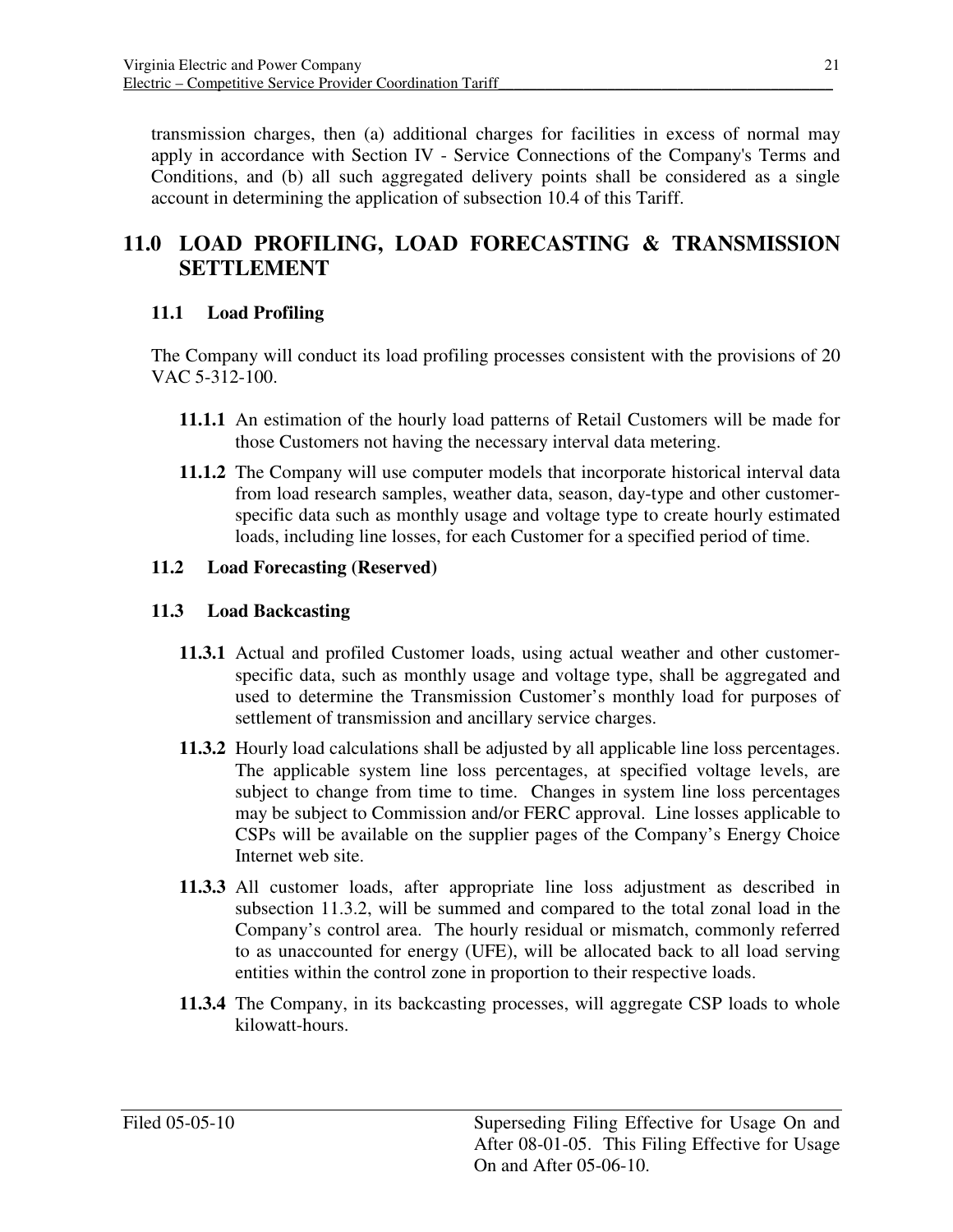### **11.4 Transmission Settlement**

11.4.1 The Transmission Provider will calculate charges for transmission service and ancillary services for loads determined pursuant to Section 11.3, in accordance with its OATT.

# **12.0 DEFAULT SERVICE (Reserved)**

# **13.0 METERING & METERING SERVICES**

# **13.1 Metering**

 The Company shall bear the responsibility for metering as provided by the Code of Virginia and implemented by the Commission.

# **13.2 Meter Ownership and Maintenance**

 The Company will own and maintain meters used for measuring and billing the Customer for its demand and consumption of energy. The Company is responsible for the installation, removal and maintenance of all Company owned measurement and billing meters.

### **13.3 Meter Equipment**

 Meter equipment will comply with the American Code for Electricity Metering C12.1 and with the Institute of Electrical and Electronics Engineers "Standard Requirements for Instrument Transformers" C57.13. Meters will be tested in accordance with Section XIX Testing Facilities and Metering Equipment, of the Company's Terms and Conditions.

#### **13.4 Adjustments to Meter Readings**

 Adjustments due to incorrect meter calibration or tampering will be made in accordance with Section  $X$  – Metering and Billing, of the Company's Terms and Conditions. The Company shall determine the amount of adjustment to the Customer's demand and/or energy use, and all parties shall accept such amount as final.

#### **13.5 Meter Disconnections**

Meter disconnections will be performed in accordance with Section 14.2 of this Tariff.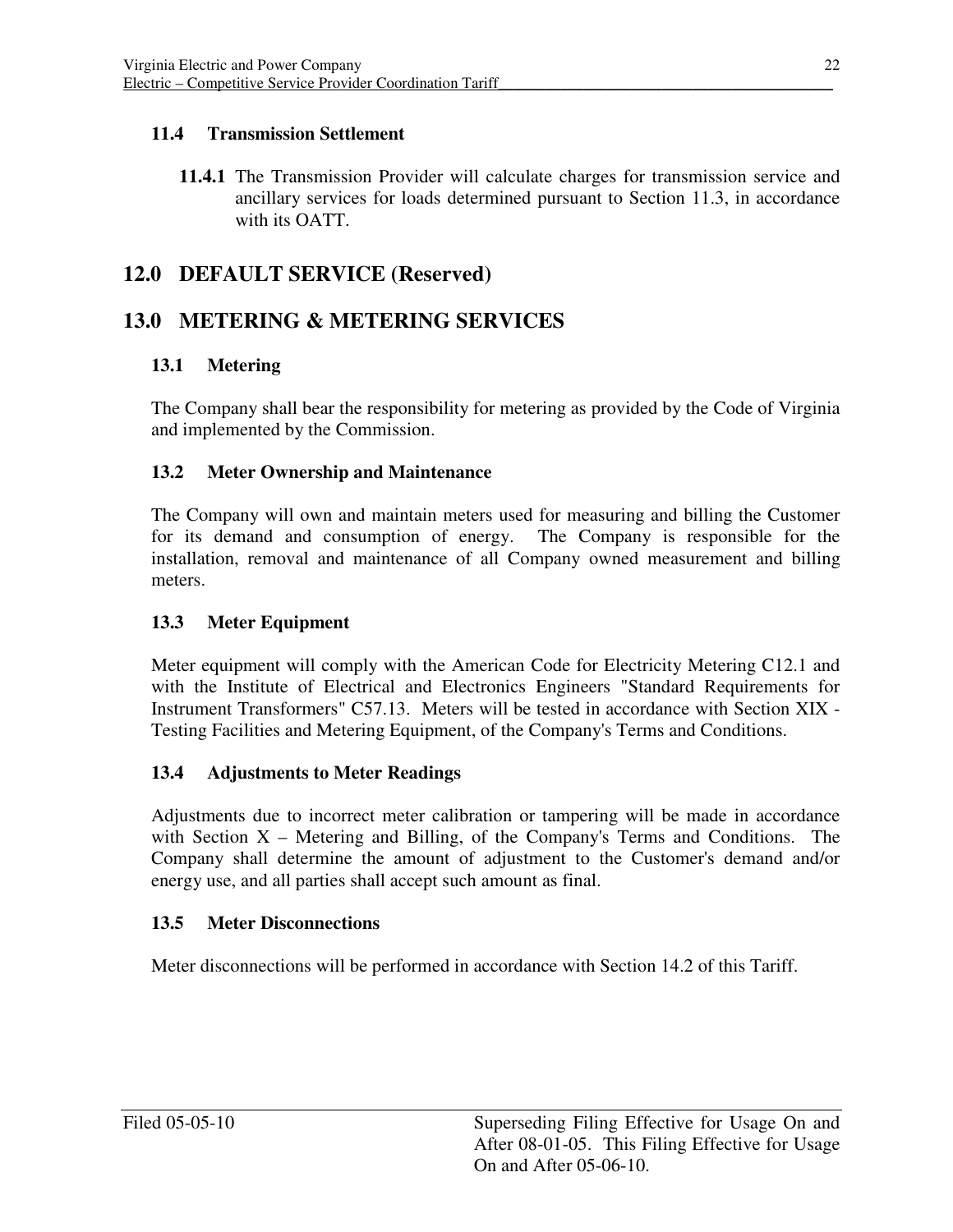# **14.0 BILLING & DISCONNECTION**

# **14.1 Billing**

- **14.1.1** Upon enrollment with a CSP, Customers shall receive two separate bills: one from the Company and one from the CSP containing each of their respective billing charges.
- **14.1.2** The Company will continue to bill each customer, for services provided by the Company, in accordance with the Company's Rate Schedules and Terms and Conditions of Service applicable to that customer.
- **14.1.3** The Company shall, in accordance with the Code of Virginia and applicable local ordinances, be responsible for the calculation, collection and remittance of the Electric Utility Consumption Tax and the Local Utility Tax.

#### **14.2 Disconnection**

 The Company will perform all disconnection of services for non-payment in accordance with Section XVI – Discontinuance of Electric Service, of the Company's Terms and Conditions. The Company will not disconnect a Customer for non-payment of the CSP's billing charges. The Company will notify a CSP through electronic transactions in formats established by the VAEDT upon finalization of service of any Customer who has been disconnected for nonpayment of Company charges.

# **15.0 CODES OF CONDUCT**

 With respect to its relationship with a CSP, the Company shall comply with the applicable provisions of 20 VAC 5-312-30 - Codes of Conduct.

# **16.0 DISPUTE RESOLUTION PROCEDURE**

 In the event of a dispute between the Company and a CSP regarding the application of the Company's terms and conditions, the Company and the CSP shall attempt to resolve such dispute in accordance with procedures attached hereto as Attachment C and filed with the State Corporation Commission pursuant to 20 VAC 5-312-110 G.

# **17.0 LIMITATION OF LIABILITY**

#### **17.1 Limitation on Liability**

 Except as otherwise provided herein, and except to the extent that a court of competent jurisdiction determines that the losses, expenses or damage were caused wholly or in part by any grossly negligent or willful act or omission of the party sought to be held liable, neither party shall be liable to the other in connection with the provision or use of services offered under this Tariff for consequential, indirect, incidental, special, ancillary, punitive,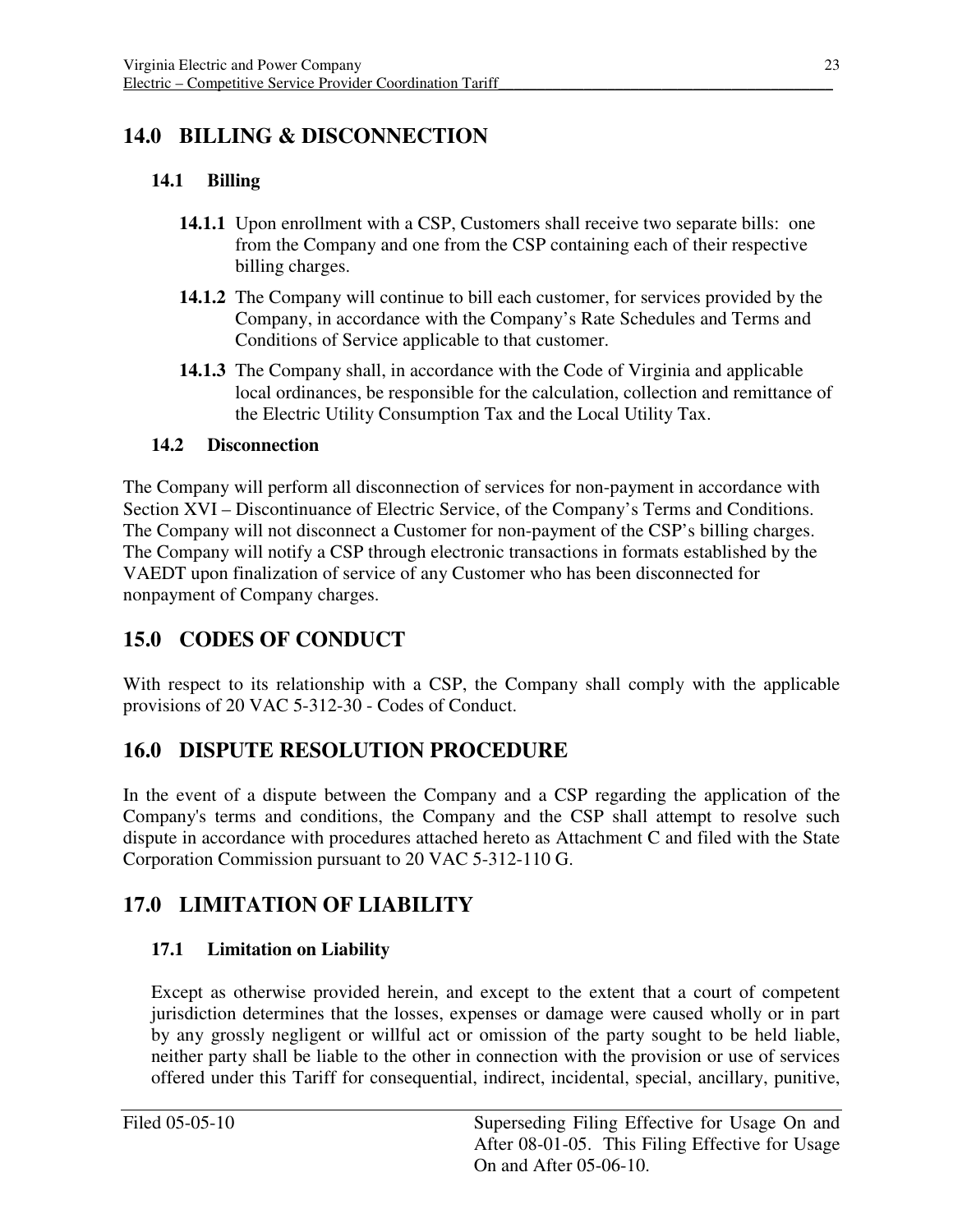exemplary, or other damages, including (without limitation) damages for lost profits, lost revenues, or other monetary losses regardless of the form of action, whether based on contract, warranty (whether expressed or implied), strict liability, or tort, statutory claims, or otherwise, whether in law or in equity, whether such loss or damage is incurred by the Customer, a CSP, or others. The Company shall implement Customer selection of the CSP consistent with the Rules and this Tariff. The Company shall have no liability to the CSP arising out of or related to a Customer's decision in switching among Competitive Service Providers and/or the Company.

### **17.2 Actions Against Customers**

 The Company may take and shall not be liable for actions against a Customer of a CSP when such actions are in accordance with any applicable tariff of the Company, any applicable rule, regulation, or order of the Commission, or any action of a governmental authority, or as determined by the Company to be necessary to prevent or limit actions by the Customer which are illegal, fraudulent, or detrimental to the provision of Electric Distribution Service to other Customers, even though such action by the Company may adversely affect the supply of services to the Customer by the Company, or services supplied by the Company to the CSP.

### **17.3 Actions Against CSPs**

 The Company may take and shall not be liable for actions against a CSP when such actions are in accordance with any applicable tariff of the Company, any applicable rule, regulation, or order of the Commission, or any action of a governmental authority, or as determined by the Company to be necessary to prevent or limit actions by the CSP which are illegal, fraudulent, or detrimental to the provision of Electric Distribution Service to Customers of the Company, even though such action by the Company may adversely affect the supply of services to the Customer by the Company, or services supplied by the Company to the CSP.

# **18.0 FORCE MAJEURE**

#### **18.1 Events of Force Majeure**

 Neither the Company nor the CSP shall be liable for any delay in performing or for failing to perform its respective obligations under this Tariff due to any event of Force Majeure, including a catastrophic weather condition, flood, fire, lightning, epidemic, quarantine restriction, war, sabotage, act of a public enemy, earthquake, insurrection, riot, civil disturbance, strike, walkout, lockout or other labor dispute, work stoppage caused by jurisdictional and similar disputes, restraint by court order or public authority, or action or non-action by or inability to obtain authorization or approval from any governmental authority, or any combination of these causes, which by the exercise of due diligence and foresight such party claiming Force Majeure could not reasonably have been expected to avoid and which by the exercise of due diligence is unable to overcome. Financial loss or

 After 08-01-05. This Filing Effective for Usage On and After 05-06-10. Superseding Filing Effective for Usage On and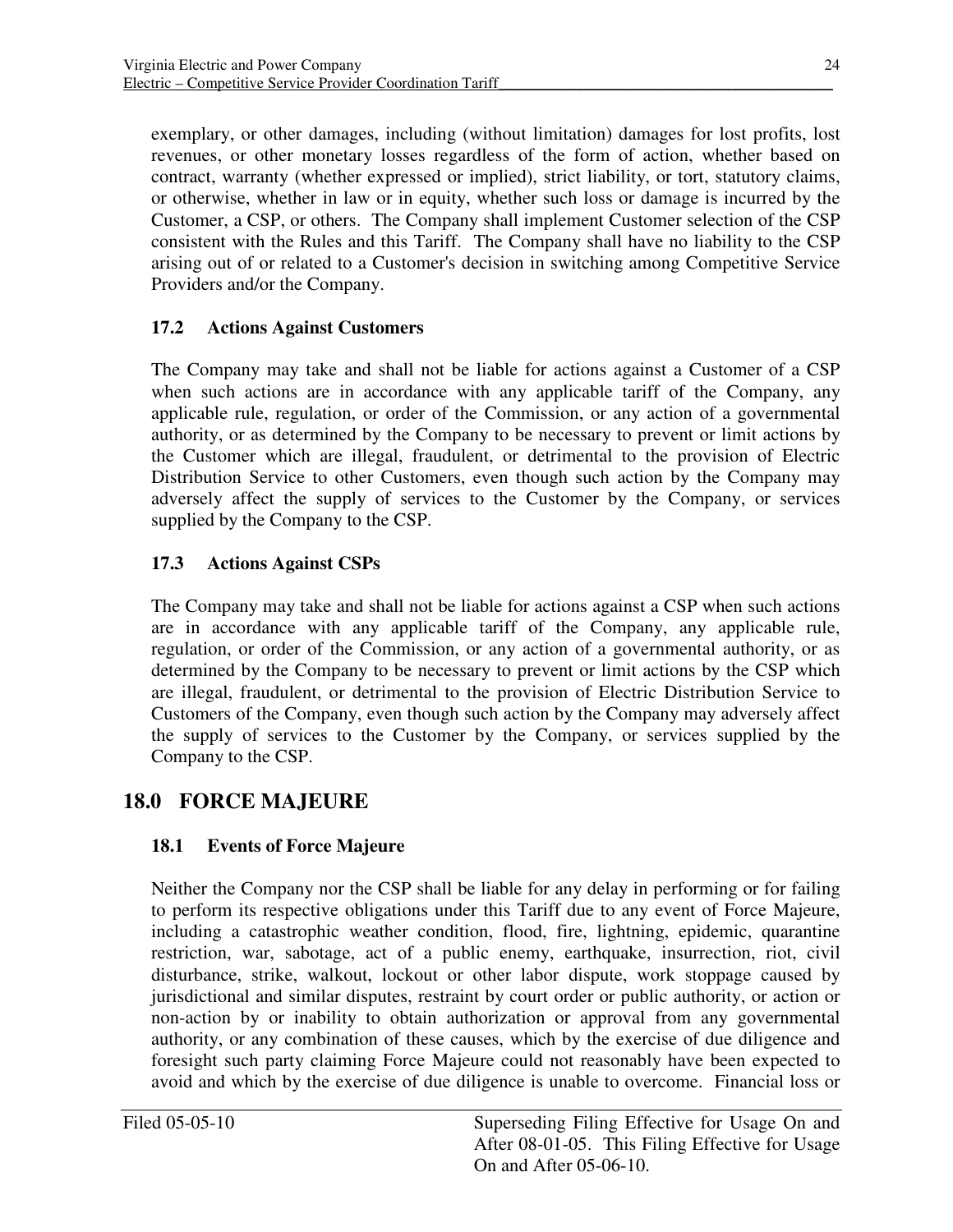other economic hardship of either the Company or the CSP shall not constitute an event of Force Majeure under this Tariff.

### **18.2 Suspension of Obligations**

 The obligations of either the Company or the CSP, so far as they are affected by the Force Majeure event, shall be suspended during the continuation of such inability and circumstance and shall, so far as possible, be remedied within a reasonable period of time. During such Force Majeure event, the Company and the CSP shall take all reasonable steps to comply with this Tariff notwithstanding the occurrence of the event. This section shall not require the settlement of any strike, walkout, lockout or other labor dispute on terms which, in the sole judgment of the party claiming Force Majeure involved in the dispute, are contrary to its interest. It is understood and agreed that the settlement of strikes, walkouts, lockouts or other labor disputes shall be entirely within the discretion of the party claiming Force Majeure involved in the strike, walkout, lockout or other labor dispute.

# **19.0 CONFIDENTIALITY OF INFORMATION**

### **19.1 Customer-Specific Information**

 The CSP shall adequately safeguard all Customer information and shall not disclose such information unless the Customer authorizes disclosure in accordance with 20 VAC 5-312 60 A.

#### **19.2 Company or CSP Information**

 All proprietary, confidential, or commercially sensitive information made available by the Company or the CSP to the other party pursuant to this Tariff, and designated in advance as such, including, without limitation, pricing or cost information, individual customer load profile data and information regarding computer systems or communications systems, shall not be disclosed to third parties without written consent from the originating party.

# **20.0 REGULATORY AUTHORIZATIONS & JURISDICTION**

#### **20.1 Compliance with Applicable Legal Authorities**

 The Company and the CSP are subject to, and shall comply with, all existing or future applicable federal, state and local laws, and all existing or future duly promulgated orders or other duly authorized actions of governmental authorities having jurisdiction over the matters covered by this Tariff. The obligation of the Company to provide service is subject to the condition that all requisite governmental and regulatory approvals for the provision of such service has been obtained and will be maintained in force during such period of service.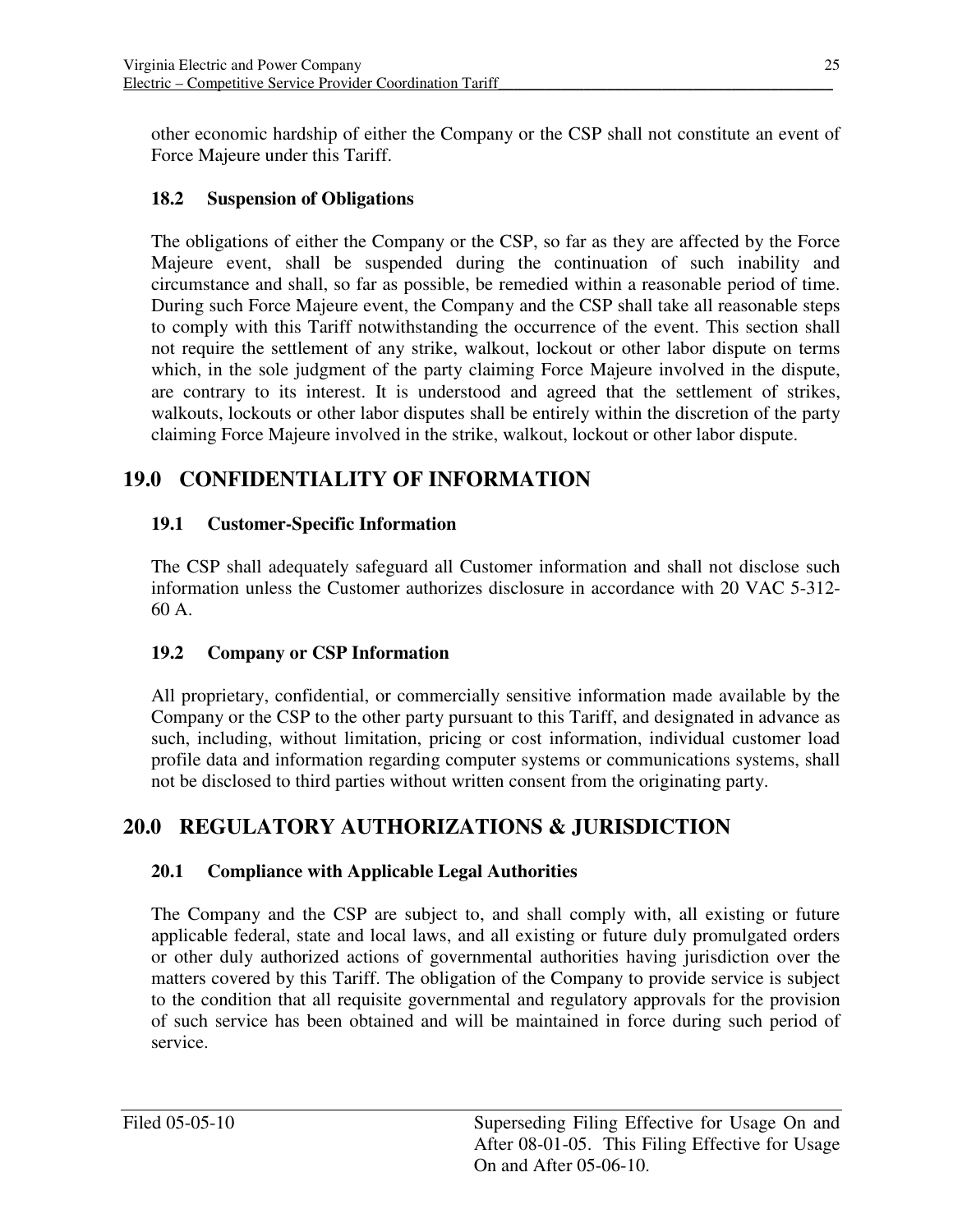### **20.2 Change in Applicable Law**

 This Tariff is subject to change in the future to reflect any relevant changes required by the Commission or other Virginia state agency having jurisdiction, or by virtue of any federal or state law or regulation, and such changes shall be deemed to be binding upon the Company and the CSP, except where the right to terminate is exercised in accordance with the terms of this Tariff.

# **21.0 TREATMENT OF AGGREGATORS**

# **21.1 Applicability of Tariff**

 A licensed Aggregator who is also a licensed Competitive Service Provider, pursuant to the definitions of "Aggregator" and "Competitive Service Provider" in 20 VAC 5-312-10, shall be subject to all the provisions of this CSP Tariff.

#### **21.2 Exceptions to Applicability of CSP Tariff**

 An Aggregator who only desires access to the mass list of eligible Customers, and who (i) is licensed as an "Aggregator" only as defined by 20 VAC 5-312-10; (ii) does not seek to provide Electricity Supply Service in the Company's service territory; and (iii) does not require Coordination Services from the Company, shall comply with Sections 2.0, 3.0, 8.0, 9.0, 15.0, 16.0, 17.0, 18.0, 19.0 and 21.0 of this Tariff related to, among other things, the confidentiality of Customer and Company information.

### **21.3 Aggregator Registration with the Company**

 Each Aggregator seeking to be registered with the Company must deliver a completed Aggregator registration application ("Aggregator Application") to the Company as directed on the Aggregator Application. Copies of all Agreements and forms required in the Aggregator Application can be found on the supplier pages of the Company's Energy Choice Internet web site.

- **21.3.1 Completed Aggregator Application -** A completed Aggregator Application for services under this Tariff consists of the following:
	- 21.3.1.1 Proof that the Aggregator has obtained a license from the Commission and any other governmental approvals required for participation in Retail Access in Virginia;
	- 21.3.1.2 A fully executed Aggregator Agreement in the form of Attachment D hereto; and
	- 21.3.1.3 A completed Aggregator Registration Form.